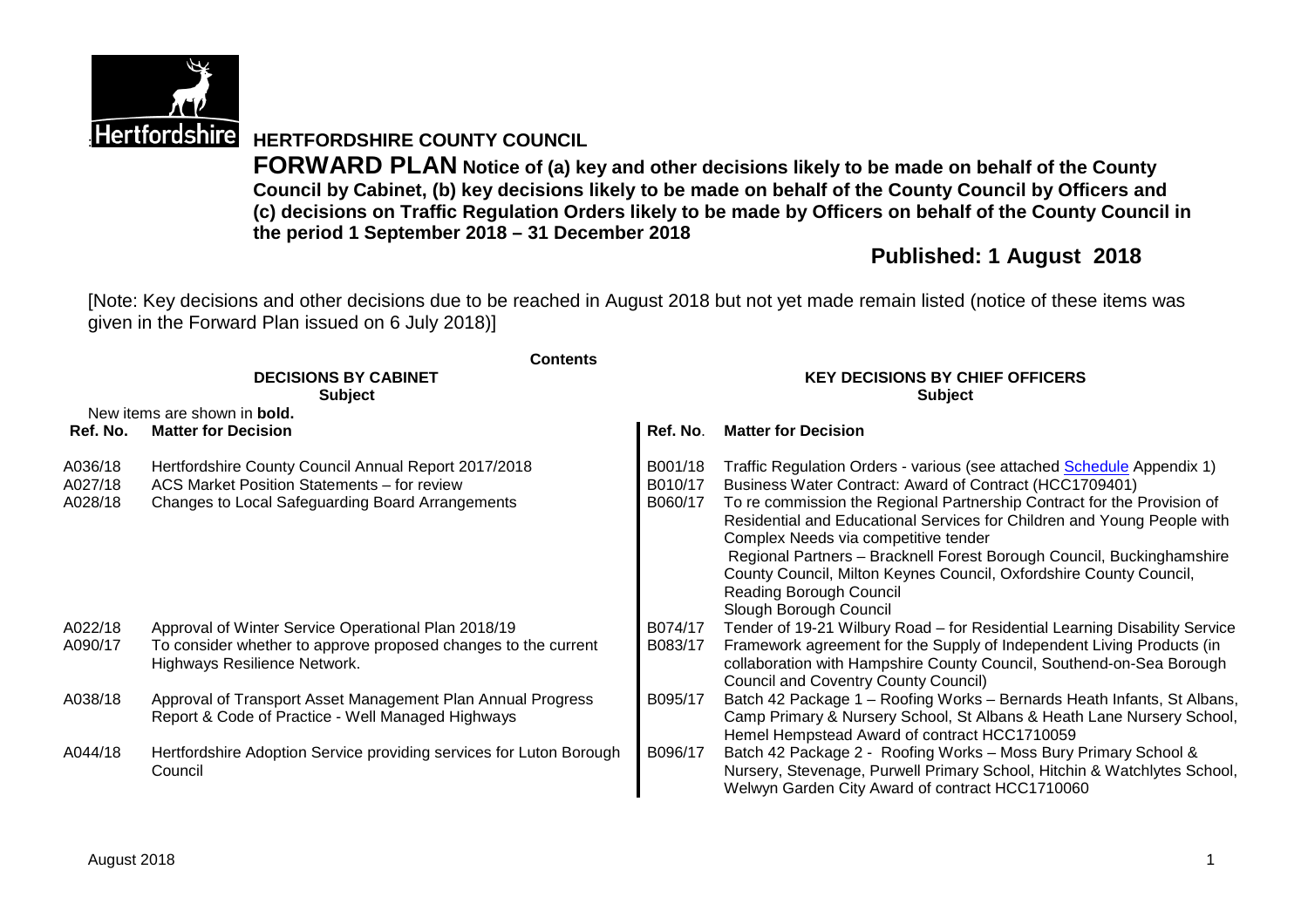| A047/18 | Implement a Children's Community Equipment offer - Award of<br>contract                                                                                                                                                                                                                                                                                            | B097/17 | Batch 42 Package 3 - Roofing Works - Bonneygrove Primary School,<br>Cheshunt, Layston Church of England First School, Buntingford &<br>Longlands Primary School, Cheshunt<br>Award of contract HCC1710061  |
|---------|--------------------------------------------------------------------------------------------------------------------------------------------------------------------------------------------------------------------------------------------------------------------------------------------------------------------------------------------------------------------|---------|------------------------------------------------------------------------------------------------------------------------------------------------------------------------------------------------------------|
| A057/18 | Whether to deliver Libraries Services by a Public Service Mutual                                                                                                                                                                                                                                                                                                   | B098/17 | Batch 42 Package 4 - Roofing Works - Heathlands School, St Albans<br>Award of contract HCC1710062                                                                                                          |
| A058/18 | Whether to publish statutory notices on proposals to close the<br>Primary Support Bases at The Reddings Primary School and<br>Bowmansgreen School and create new services at Dacorum<br><b>Education Support Centre in Hemel Hempstead and Links</b><br><b>Academy, St Albans</b>                                                                                  | B104/17 | New Contract for the Provision of a Two Bed Emergency Therapeutic<br>residential Unit for Children and Young People aged 11-16 with Challenging<br>and Complex Needs (Hudnall Park)                        |
| A059/18 | Whether to agree to the proposal to reconfigure existing<br>services to schools to meet the needs of primary aged children<br>with specific learning difficulties (SpLD) - Closure of existing<br>SpLD bases in ten schools and the organisation of outreach<br>support to four teams under the Special Educational Needs<br>(SEN) specialist 0-25 support service | B107/17 | Cross regional tender process to establish a new contract for the provision<br>of Residential Placements for Children and Young People aged 10-17 with<br>Challenging and Complex needs: Award of contract |
| A037/18 | Developments and Finance - Review of scope of works and charges<br>to developers for newly created highways                                                                                                                                                                                                                                                        | B111/17 | St Albans Library - Refurbishment<br>HCC1709428                                                                                                                                                            |
| A048/18 | TRO Process - reviewing the reduction in consultation process for<br>20mph zone/limits                                                                                                                                                                                                                                                                             | B115/17 | The Supply of Office Furniture                                                                                                                                                                             |
| A049/18 | <b>LED Illumination Strategy</b>                                                                                                                                                                                                                                                                                                                                   | B007/18 | Procurement and award of contract to extend superfast fibre broadband to<br>the last percentage of rural business areas in Hertfordshire in line with<br>DEFRA funding provision                           |
| A050/18 | <b>Network Resilience Strategy</b>                                                                                                                                                                                                                                                                                                                                 | B010/18 | Provision of adult weight management services - Award of contract                                                                                                                                          |
| A051/18 | Care Leaver - Council Tax Exemption                                                                                                                                                                                                                                                                                                                                | B014/18 | Re-procurement and award of contract to undertake routine vegetation<br>management on the Rights of Way network in Hertfordshire from 2018 to<br>2022.                                                     |
| A052/18 | Hertfordshire County Council School admission arrangements 20/21<br>- Proposals for Consultation                                                                                                                                                                                                                                                                   | B027/18 | Future of the old fire station, High Street, Ware                                                                                                                                                          |
| A060/18 | <b>LED Street Lighting Illumination Strategy</b>                                                                                                                                                                                                                                                                                                                   | B034/18 | Supply of Education Year diaries, calendars, planners and calendar year<br>diaries in conjunction with Hampshire County Council                                                                            |
| A045/18 | Amendment to Trading Standards Formal Actions Policy                                                                                                                                                                                                                                                                                                               | B038/18 | Contract for the provision of bulking and transfer arrangements for Local<br><b>Authority Collected Waste</b>                                                                                              |
| A046/18 | Approval for the Hertfordshire County Council Air Quality Strategy                                                                                                                                                                                                                                                                                                 | B041/18 | Extend the contract for the provision of sexual health services                                                                                                                                            |
| A053/18 | Adoption of Revised Minerals And Waste Development Scheme                                                                                                                                                                                                                                                                                                          | B042/18 | Use of Guardians on Hertfordshire County Council Assets                                                                                                                                                    |
| A054/18 | South West Herts Growth and Transport Plan                                                                                                                                                                                                                                                                                                                         | B043/18 | Batch 41 Package 9 - Window Walling -Strathmore Infant & Nursery School<br>and Moss Bury Primary School & Nursery Award of Contract HCC1810394                                                             |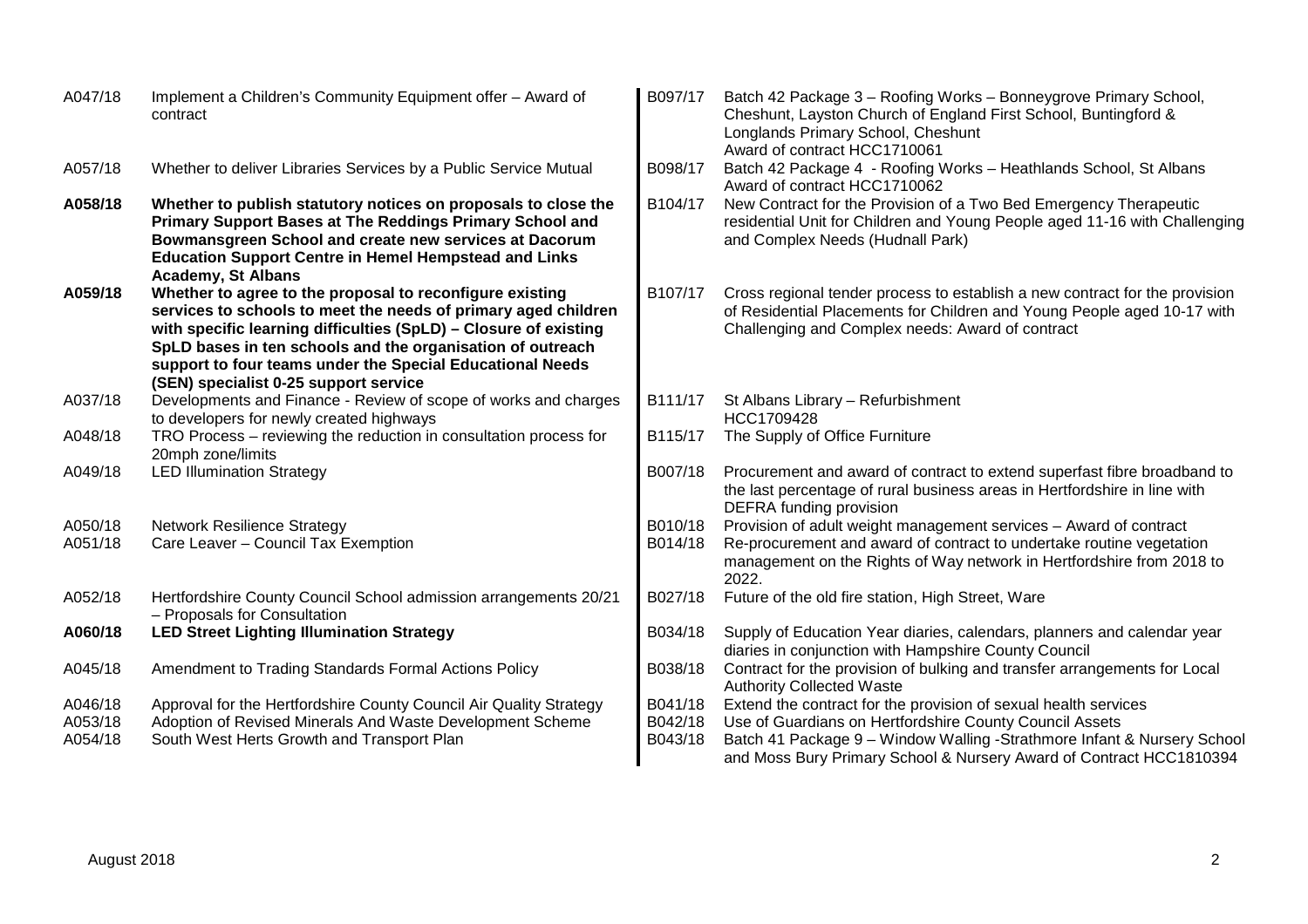| A055/18 | Approval of the Hertfordshire County Council Prevention Strategy                                                                                                                                                                                                                                                       | B044/18            | Batch 43 Package 1- Window Walling - Bushey Heath, Dewhurst St Mary,<br>Colnbrook and Cassiobury Infant & Nursery School, Swing Gate School<br>Award of contract<br>HCC1810417                                                           |
|---------|------------------------------------------------------------------------------------------------------------------------------------------------------------------------------------------------------------------------------------------------------------------------------------------------------------------------|--------------------|------------------------------------------------------------------------------------------------------------------------------------------------------------------------------------------------------------------------------------------|
| A056/18 | Publication for public consultation of new Integrated Risk<br>Management Plan for Hertfordshire Fire and Rescue Service                                                                                                                                                                                                | B046/18            | Batch 44 Package 1 - Roofing - Cassiobury Infant & Nursery, Kingsway<br>Infant School Award of contract<br>HCC1810420                                                                                                                    |
| A061/18 | Approval for Pre-Submission publication of the Minerals Local<br>Plan in line with regulations (Reg 19 Town & Country Planning<br>(Local Planning)(England) regulations 2012) and approval for<br>subsequent submission of the document (Minerals Local Plan)<br>to the Secretary of State for Independent examination | B047/18            | Batch 44 Package 2 - Roofing Works - Holwell Primary, Margaret Wix<br>Primary, & Millmead School Award of contract<br>HCC1810421                                                                                                         |
| A062/18 | 16+ and 19-25 Home School Transport - proposals for<br>consultation                                                                                                                                                                                                                                                    | B048/18            | Batch 44 Package 3 - Roofing Works - Studlands Rise School & North<br><b>Education Support Centre Award of contract</b><br>HCC1810422                                                                                                    |
|         |                                                                                                                                                                                                                                                                                                                        | B049/18            | Batch 45 Package 1 - Mechanical Works - Watton-at-Stone Primary and<br>Nursery School, Wheatcroft Primary & Holdbrook Primary School Award of<br>contract<br>HCC1810423                                                                  |
|         |                                                                                                                                                                                                                                                                                                                        | B050/18            | Blackbird Farm Roofing and Asbestos works<br>Award of contract<br>HCC1810464                                                                                                                                                             |
|         |                                                                                                                                                                                                                                                                                                                        | B051/18            | Implementing an assistive technology pilot across older people's services to<br>evaluate new digital technologies to support people's independence and<br>increase their ability to stay in their own homes                              |
|         |                                                                                                                                                                                                                                                                                                                        | B057/18<br>B062/18 | Approval for the Award of the Targeted Parenting Framework<br>To extend the contract for Waterdale Waste Transfer Station for up to six<br>months to August 2019                                                                         |
|         |                                                                                                                                                                                                                                                                                                                        | B063/18            | Implementing an assistive technology pilot across Learning Disabilities<br>Services.                                                                                                                                                     |
|         |                                                                                                                                                                                                                                                                                                                        | B065/18            | Batch 43 Package 5 Cladding - Colnbrook School, Watford & Swing Gate<br>Infant & Nursery School Berkhamsted - award of Contract HCC1810589                                                                                               |
|         |                                                                                                                                                                                                                                                                                                                        | B066/18            | Expansion of Leavesden Green Primary School - Award of Contract<br>HCC1810557                                                                                                                                                            |
|         |                                                                                                                                                                                                                                                                                                                        | B067/18<br>B068/18 | Extension to the Transport Planning Framework<br>Award of Contract - short term 'bridging' arrangements for the treatment<br>and final disposal of local authority collected residual waste arising in<br>Hertfordshire from 2020 - 2022 |
|         |                                                                                                                                                                                                                                                                                                                        | B069/18            | Award of Contract for Vehicle Management to undertake maintenance,<br>repairs, fleet management, lease car management and vehicle purchase                                                                                               |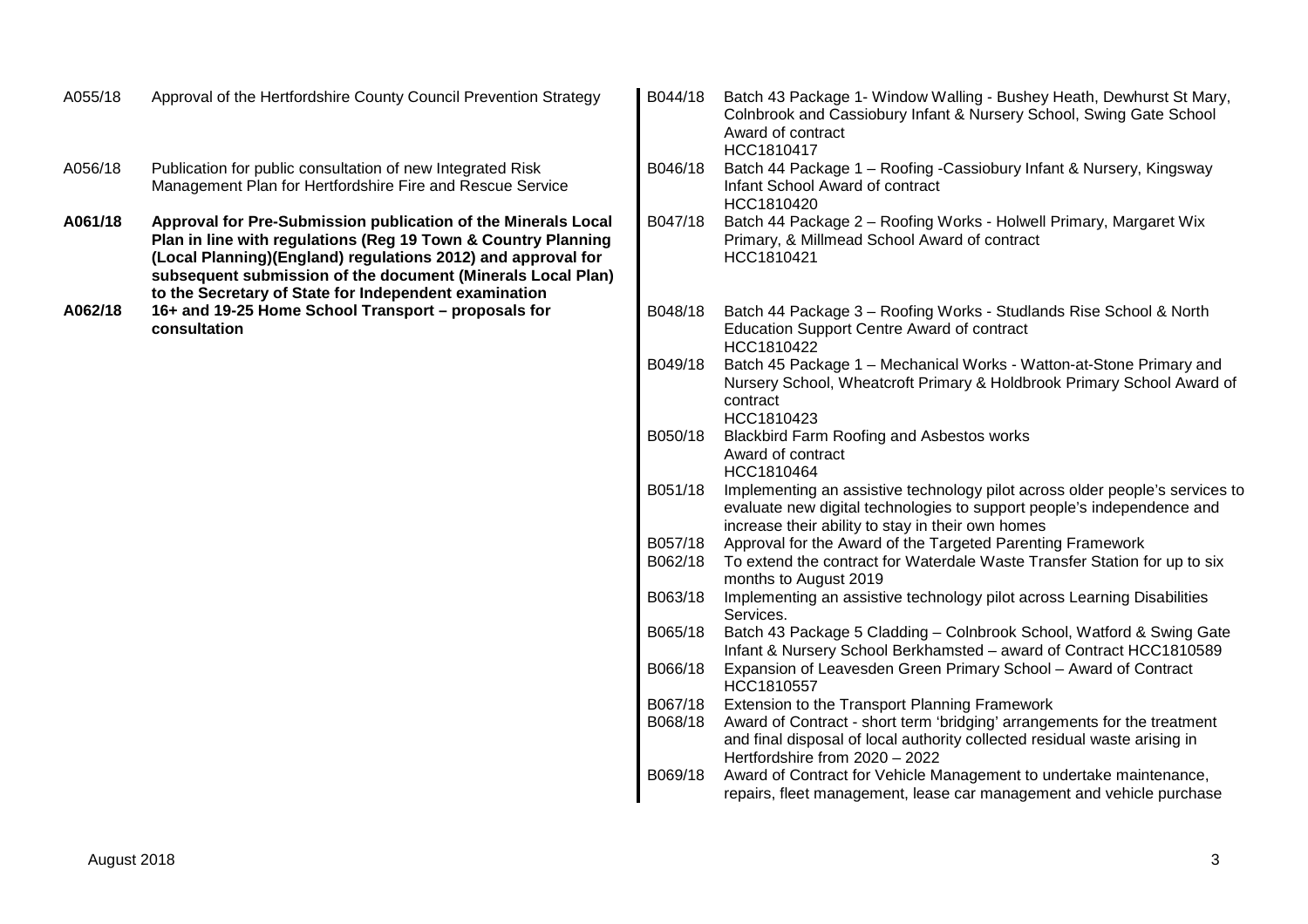| B071/18 | Award of contract for the provision of Temporary Agency Worker services<br>with effect from April 2019     |
|---------|------------------------------------------------------------------------------------------------------------|
| B072/18 | Block Contract for the Provision of Intensive Support to Prevent Family                                    |
|         | <b>Breakdown</b>                                                                                           |
|         | <b>Award of Contract</b>                                                                                   |
| B073/18 | Extension to contract with Pohwer for Herts Help                                                           |
| B074/18 | Provision of Building Cleaning for Nobel School - Award of contract                                        |
| B075/18 | Interim Provision of Adult Weight Management Services - Award of contract                                  |
| B076/18 | Whether to procure a contract for Provision of Adult Weight Management                                     |
|         | <b>Services</b>                                                                                            |
| B077/18 | Provision of Temporary Agency Worker services with effect from April 2019<br>- Award of contract           |
| B078/18 | Re-commissioning of a Supported Living Service in Welwyn Hatfield -<br>Award of contract                   |
| B079/18 | Provision of Adult Weight Management Services - Award of contract                                          |
| B080/18 | Provision of Occupational Health and Employee Assistance Programme                                         |
|         | with effect from April 2019 - Award of contract                                                            |
| B081/18 | Provision of a Learning Provider with effect from April 2019 - Award of<br>Contract                        |
| B082/18 | Provision of organics waste treatment / composting and bulking services -                                  |
|         | Award of contract                                                                                          |
| B083/18 | To enter into a Delivery Agreement for the construction of the New Ware                                    |
|         | Household Waste Recycling Centre                                                                           |
| B084/18 | To consider the future of the dwellings 4 Red Lion Close and 3 Wall Hall                                   |
|         | Farm Cottages, Wall Hall, Aldenham                                                                         |
| B085/18 | Potential extension to the Highways Weston Hills Inspection and<br>Maintenance Services Contract           |
| B086/18 | Potential extension to the Highways Surface Maintenance and Road                                           |
|         | <b>Treatments (SMART) Framework</b>                                                                        |
| B087/18 | <b>Extension of Housing Related Support Contracts for Adults with</b>                                      |
|         | <b>Complex Needs</b>                                                                                       |
| B088/18 | To consult on the future provision of housing related support for adult                                    |
|         | drug and alcohol users                                                                                     |
| B089/18 | Delegation under section 9EA of the Local Government Act for North                                         |
|         | Herts District Council to provide a telecare service on behalf of                                          |
|         | <b>Hertfordshire County Council</b>                                                                        |
| B090/18 | To establish a Framework Agreement for future Supported Living                                             |
| B091/18 | services and appoint providers via a full competitive tender process                                       |
|         | Whether to reconfigure the future provision of housing related support<br>for adult drug and alcohol users |
| B092/18 | Award of contract for the provision of Young Carers Support Service                                        |
|         |                                                                                                            |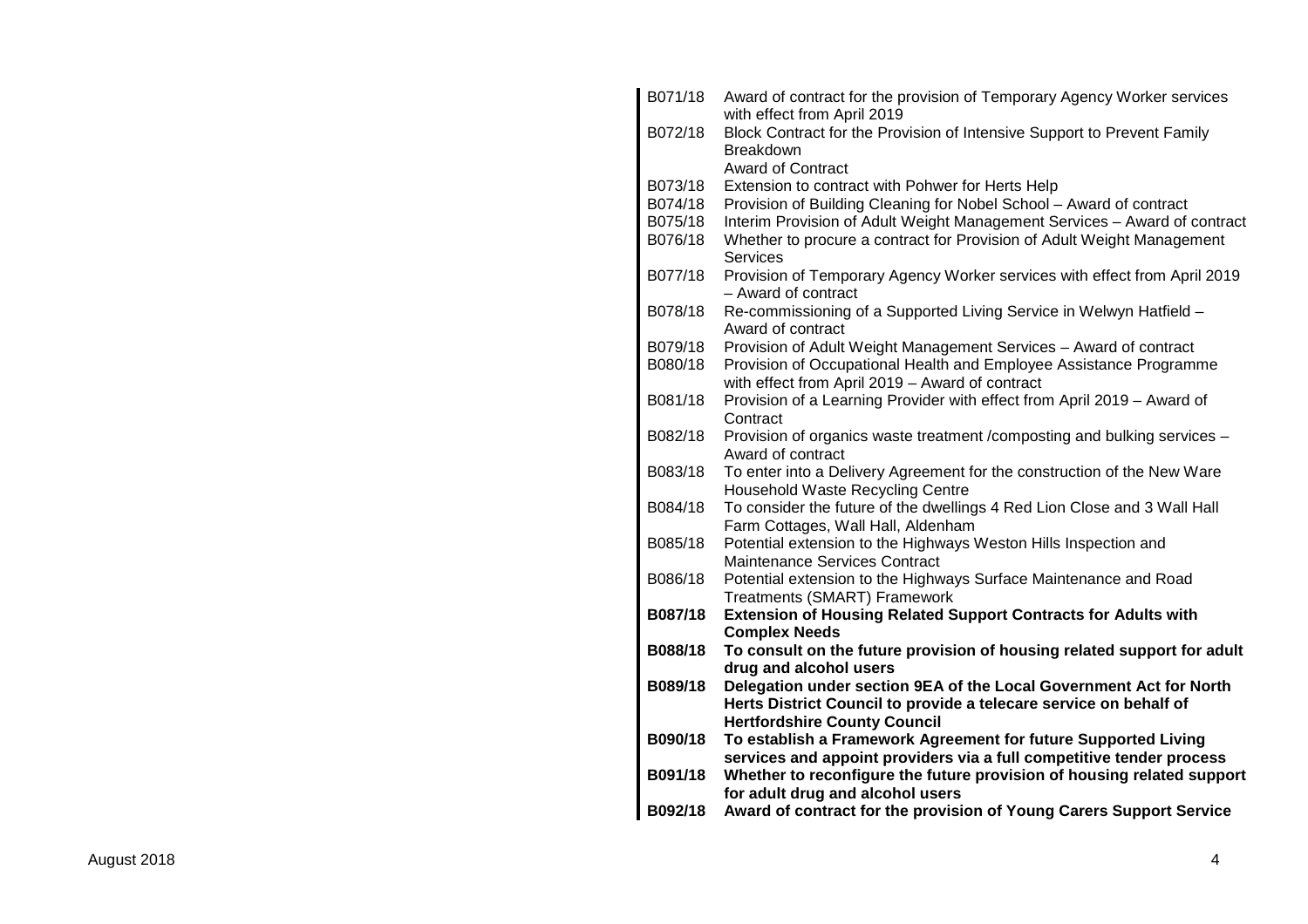| <b>B093/18</b> | Award of contract for the provision of Occupational Health and<br><b>Employee Assistance Programme with effect from April 2019</b> |
|----------------|------------------------------------------------------------------------------------------------------------------------------------|
| <b>B094/18</b> | Award of Contract for the Provision of a Learning Provider with effect<br>from April 2019                                          |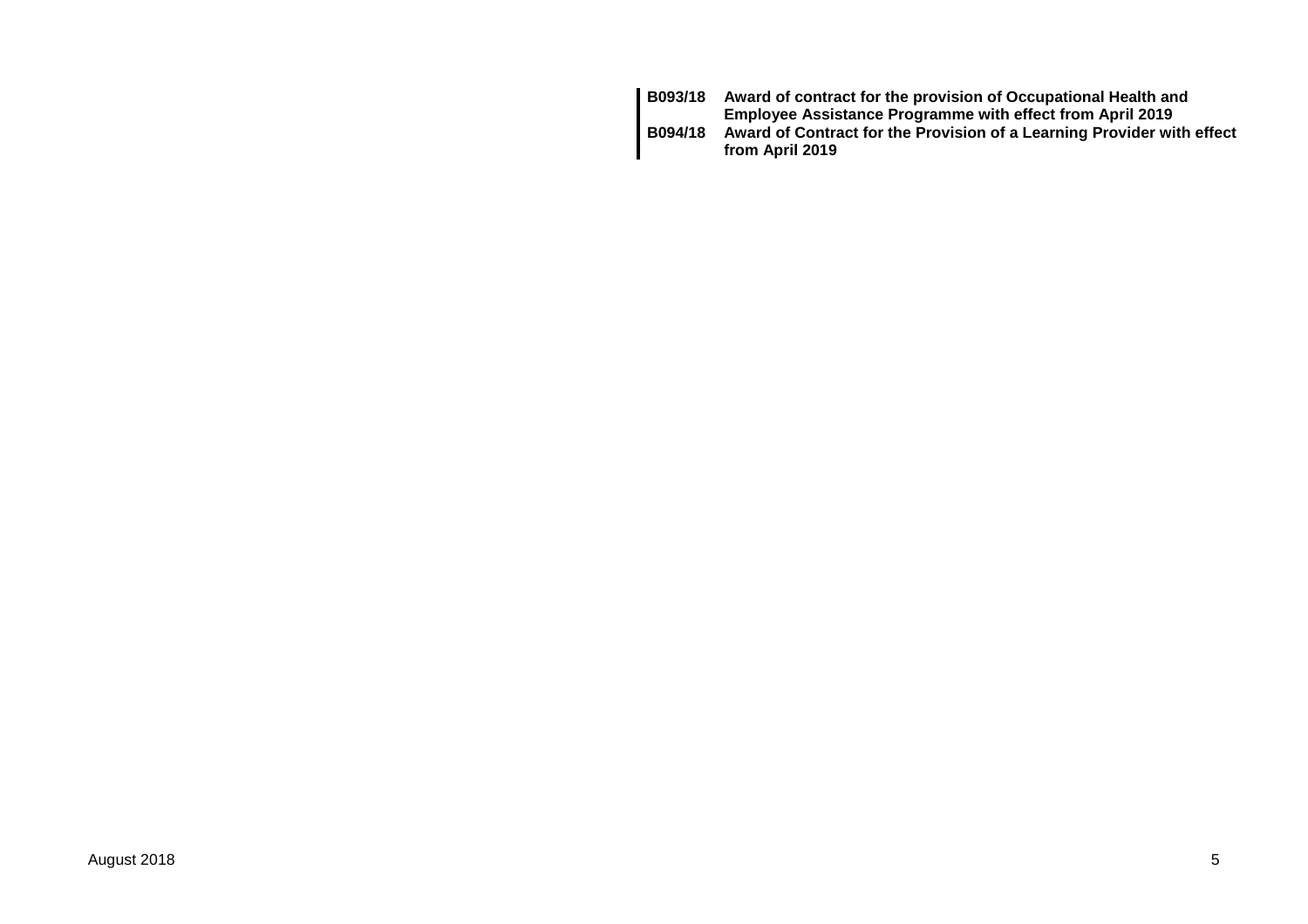|          | <b>PART A: DECISIONS BY CABINET</b>                                                                                       |                                       | Note: New items and amendments are shown in <b>bold.</b> |                                           |                                                                    |                                                                                     |
|----------|---------------------------------------------------------------------------------------------------------------------------|---------------------------------------|----------------------------------------------------------|-------------------------------------------|--------------------------------------------------------------------|-------------------------------------------------------------------------------------|
| Ref. No. | <b>Matter for Decision</b>                                                                                                | <b>Date</b><br>decision to<br>be made | <b>Cabinet Panels to be</b><br>consulted                 | <b>Officer contact for</b><br>this matter | Documents to be<br>considered" <sup>††</sup>                       | <b>Exempt from the</b><br><b>Council's Call-In</b><br><b>Procedures</b><br>Yes / No |
| A036/18  | <b>Hertfordshire County Council</b><br>Annual Report 2017/2018                                                            | 24/09/2018                            | Resources and<br>Performance Cabinet<br>Panel            | Alison Brown<br>01992 555642              | Report of the Director of<br>Resources                             | <b>No</b>                                                                           |
| A027/18  | <b>ACS Market Position</b><br>Statements – for review                                                                     | 24/09/2018                            | Adult Care and Health<br>Panel                           | <b>Frances Heathcote</b><br>01992 556343  | Report of the Director of Adult<br><b>Care Services</b>            | <b>No</b>                                                                           |
| A028/18  | Changes to Local<br>Safeguarding Board<br>Arrangements                                                                    | 24/09/2018                            | Children, Young People<br>& Families Cabinet<br>Panel    | Jenny Coles<br>01992 555755               | Report of the Director of<br><b>Children's Services</b>            | <b>No</b>                                                                           |
| A022/18  | Approval of Winter Service<br>Operational Plan 2018/19                                                                    | 24/09/2018                            | Highways &<br><b>Environment Cabinet</b><br>Panel        | Steve Johnson<br>01992 658126             | Report of the Director of<br>Environment and Infrastructure        | <b>No</b>                                                                           |
| A090/17  | To consider whether to<br>approve proposed changes to<br>the current Highways<br>Resilience Network.                      | 24/09/2018                            | Highways &<br><b>Environment Cabinet</b><br>Panel        | <b>Graham Barrow</b><br>01992 658196      | Report of the Director of<br><b>Environment and Infrastructure</b> | <b>No</b>                                                                           |
| A038/18  | Approval of Transport Asset<br>Management Plan Annual<br>Progress Report & Code of<br>Practice - Well Managed<br>Highways | 24/09/2018                            | Highways &<br><b>Environment Cabinet</b><br>Panel        | Mike Younghusband<br>01992 658171         | Report of the Director of<br>Environment and Infrastructure        | No                                                                                  |

<sup>\*</sup> The address from which, subject to any prohibition or restriction on their disclosure, copies of, or extracts from, any document listed is available is County Hall, Pegs Lane, Hertford, SG13 8DE. Other documents relevant to these matters may be submitted to the decision maker. To request details of such documents (if any) as they become available contact Elaine Shell, Democratic Services Manager by email (elaine.shell@hertfordshire.gov.uk) or phone (01992 555565). \*\*\* In accordance with Regulation 10(1) of The Local Authorities (Executive Arrangements) (Meetings and Access to Information) (England) Regulations 2012 (the '2012 Regulations') this item of business will be considered by Cabinet at its meeting 18 July 2018. Notices issued, as required by the 2012 Regulations, can be viewed at http://cmis.hertfordshire.gov.uk/hertfordshire/Calendarofcouncilmeetings/tabid/70/ctl/ViewMeetingPublic/mid/397/Meeting/659/Committee/8/Default.aspx †† Documents to be considered by the Cabinet are published in the Council's website at https://cmis.hertfordshire.gov.uk/hertfordshire/Calendarofcouncilmeetings.aspx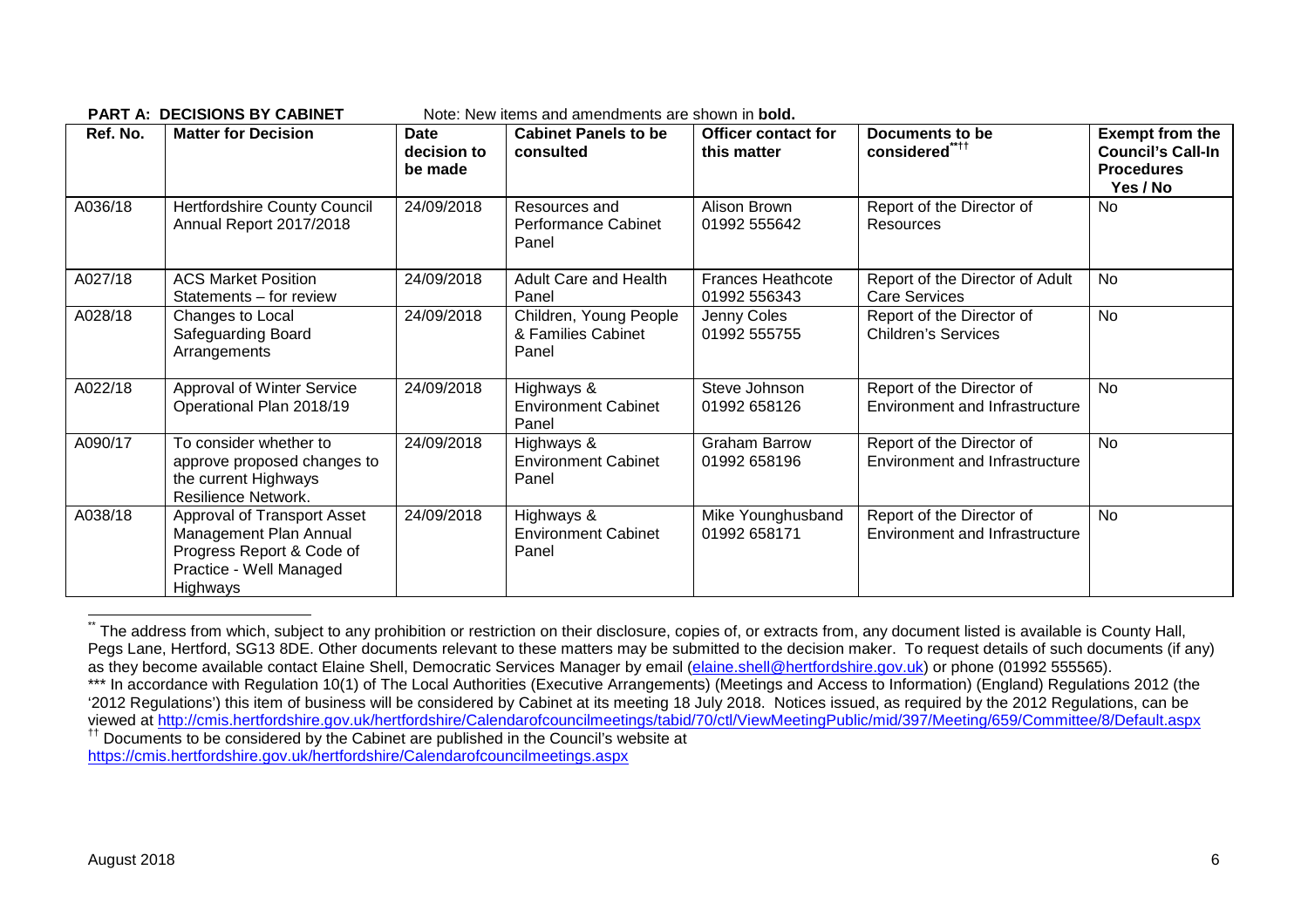| A044/18 | Hertfordshire Adoption Service<br>providing services for Luton<br>Borough Council                                                                                                                                                                                                                                               | 24/09/2018 | Children, Young People<br>& Families Cabinet<br>Panel        | Sue Lowndes<br>07833 484306               | Report of Director of Children's<br><b>Services</b>                | No        |
|---------|---------------------------------------------------------------------------------------------------------------------------------------------------------------------------------------------------------------------------------------------------------------------------------------------------------------------------------|------------|--------------------------------------------------------------|-------------------------------------------|--------------------------------------------------------------------|-----------|
| A047/18 | Implement a Children's<br>Community Equipment offer -<br>Award of contract                                                                                                                                                                                                                                                      | 24/09/2018 | Children, Young People<br>& Families Cabinet<br>Panel        | <b>Oliver Barnes</b><br>01992 556309      | Report of Director of Children's<br><b>Services</b>                | <b>No</b> |
| A057/18 | Whether to deliver Libraries<br>Services by a Public Service<br>Mutual                                                                                                                                                                                                                                                          | 24/09/2018 | Education, Libraries &<br><b>Localism Cabinet Panel</b>      | <b>Taryn Pearson-Rose</b><br>01992 556651 | Report of the Director of<br><b>Children's Services</b>            | <b>No</b> |
| A058/18 | Whether to publish statutory<br>notices on proposals to<br>close the Primary Support<br><b>Bases at The Reddings</b><br><b>Primary School and</b><br><b>Bowmansgreen School and</b><br>create new services at<br><b>Dacorum Education Support</b><br><b>Centre in Hemel Hempstead</b><br>and Links Academy, St<br><b>Albans</b> | 24/09/2018 | <b>Education, Libraries</b><br>and Localism Cabinet<br>Panel | <b>Jennie Newman</b><br>01992 588541      | <b>Report to the Director of</b><br><b>Children's Services</b>     | <b>No</b> |
| A059/18 | Whether to agree to the<br>proposal to reconfigure<br>existing services to schools<br>to meet the needs of primary<br>aged children with specific<br>learning difficulties (SpLD) -<br><b>Closure of existing SpLD</b><br>bases in ten schools and the                                                                          | 24/09/2018 |                                                              | <b>Pauline Davis</b><br>01992 555865      | <b>Report of the Director of</b><br><b>Childrens Services</b>      | <b>No</b> |
|         | organisation of outreach<br>support to four teams under<br>the Special Educational<br>Needs (SEN) specialist 0-25                                                                                                                                                                                                               |            |                                                              |                                           |                                                                    |           |
| A037/18 | support service<br>Developments and Finance -<br>Review of scope of works and<br>charges to developers for<br>newly created highways                                                                                                                                                                                            | 22/10/2018 | Highways &<br><b>Environment Cabinet</b><br>Panel            | Mike Younghusband<br>01992 658171         | Report of the Director of<br><b>Environment and Infrastructure</b> | <b>No</b> |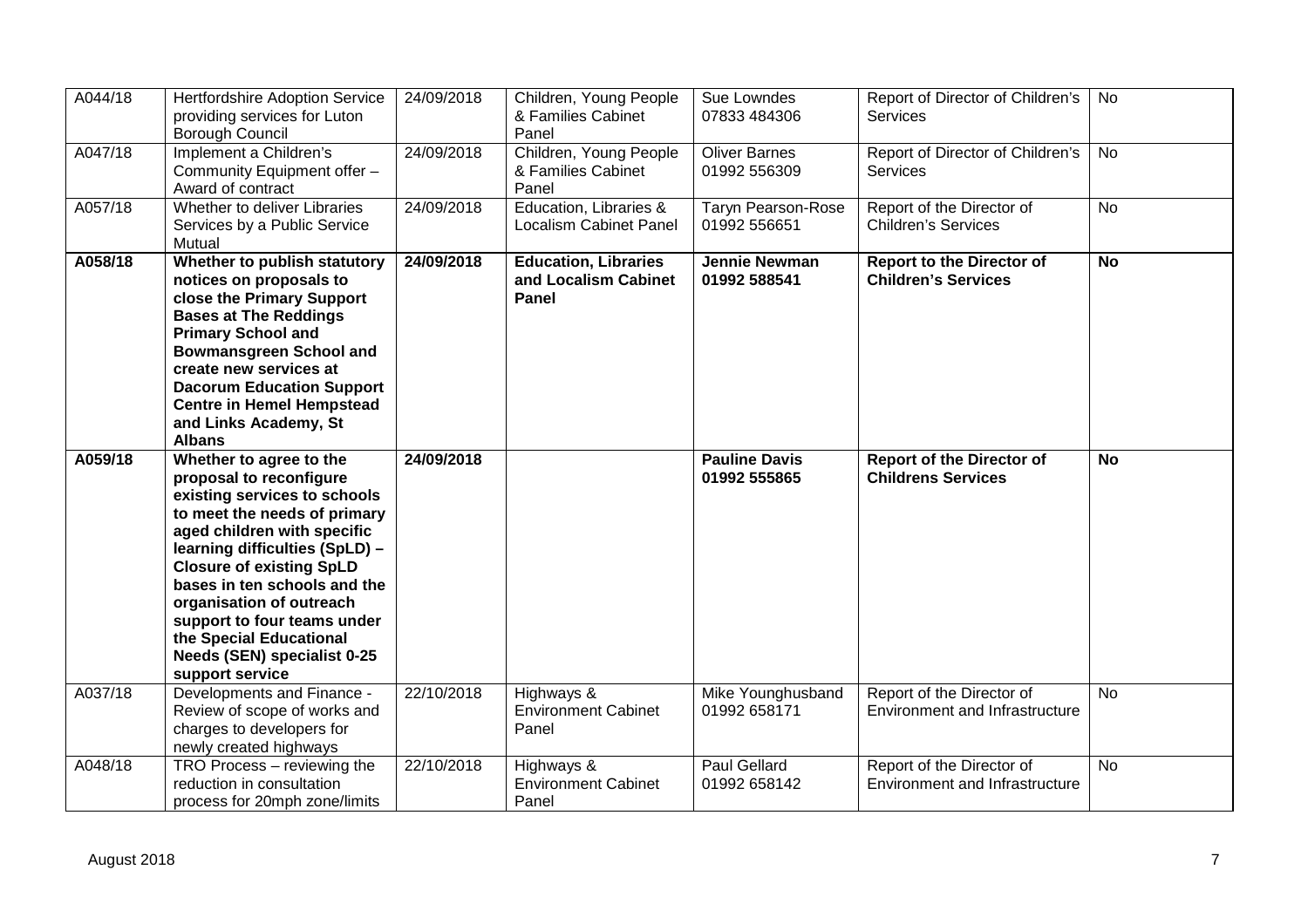| A049/18 | <b>LED Illumination Strategy</b>                                                                       | 22/10/2018 | Highways &<br><b>Environment Cabinet</b><br>Panel                                                             | Mike Younghusband<br>01992 658171      | Report of the Director of<br>Environment and Infrastructure                                        | <b>No</b> |
|---------|--------------------------------------------------------------------------------------------------------|------------|---------------------------------------------------------------------------------------------------------------|----------------------------------------|----------------------------------------------------------------------------------------------------|-----------|
| A050/18 | <b>Network Resilience Strategy</b>                                                                     | 22/10/2018 | Highways &<br><b>Environment Cabinet</b><br>Panel                                                             | <b>Graham Barrow</b><br>01992 658196   | Report of the Director of<br>Environment and Infrastructure                                        | <b>No</b> |
| A051/18 | Care Leaver - Council Tax<br>Exemption                                                                 | 22/10/2018 | Children, Young People<br>& Families Cabinet<br>Panel<br>Resources and<br><b>Performance Cabinet</b><br>Panel | Marion Ingram<br>01992 588620          | Report of Director of Children's<br>Services                                                       | No        |
| A052/18 | Hertfordshire County Council<br>School admission<br>arrangements 20/21 -<br>Proposals for Consultation | 22/10/2018 | Education, Libraries &<br><b>Localism Cabinet Panel</b>                                                       | Jayne Abery<br>01992 588785            | Report of the Director of<br><b>Children's Services</b>                                            | No        |
|         |                                                                                                        |            |                                                                                                               |                                        |                                                                                                    |           |
| A060/18 | <b>LED Street Lighting</b><br><b>Illumination Strategy</b>                                             | 22/10/2018 | Highways &<br><b>Environment Cabinet</b><br>Panel                                                             | <b>Peter Simpson</b><br>01992 658170   | <b>Report of the Director of</b><br><b>Environment and</b><br><b>Infrastructure</b>                | <b>No</b> |
| A045/18 | Amendment to Trading<br><b>Standards Formal Actions</b><br>Policy                                      | 26/11/2018 | <b>Community Safety &amp;</b><br>Waste Management<br><b>Cabinet Panel</b>                                     | <b>Guy Pratt</b><br>01707 292590       | Report of the Director of<br><b>Community Protection</b>                                           | <b>No</b> |
| A046/18 | Approval for the Hertfordshire<br><b>County Council Air Quality</b><br>Strategy                        | 26/11/2018 | Public Health &<br><b>Prevention Cabinet</b><br>Panel<br>Highways &<br><b>Environment Cabinet</b><br>Panel    | <b>Bethan Clemence</b><br>01992 555363 | Joint report of the Director of<br>Public Health and Director of<br>Environment and Infrastructure | <b>No</b> |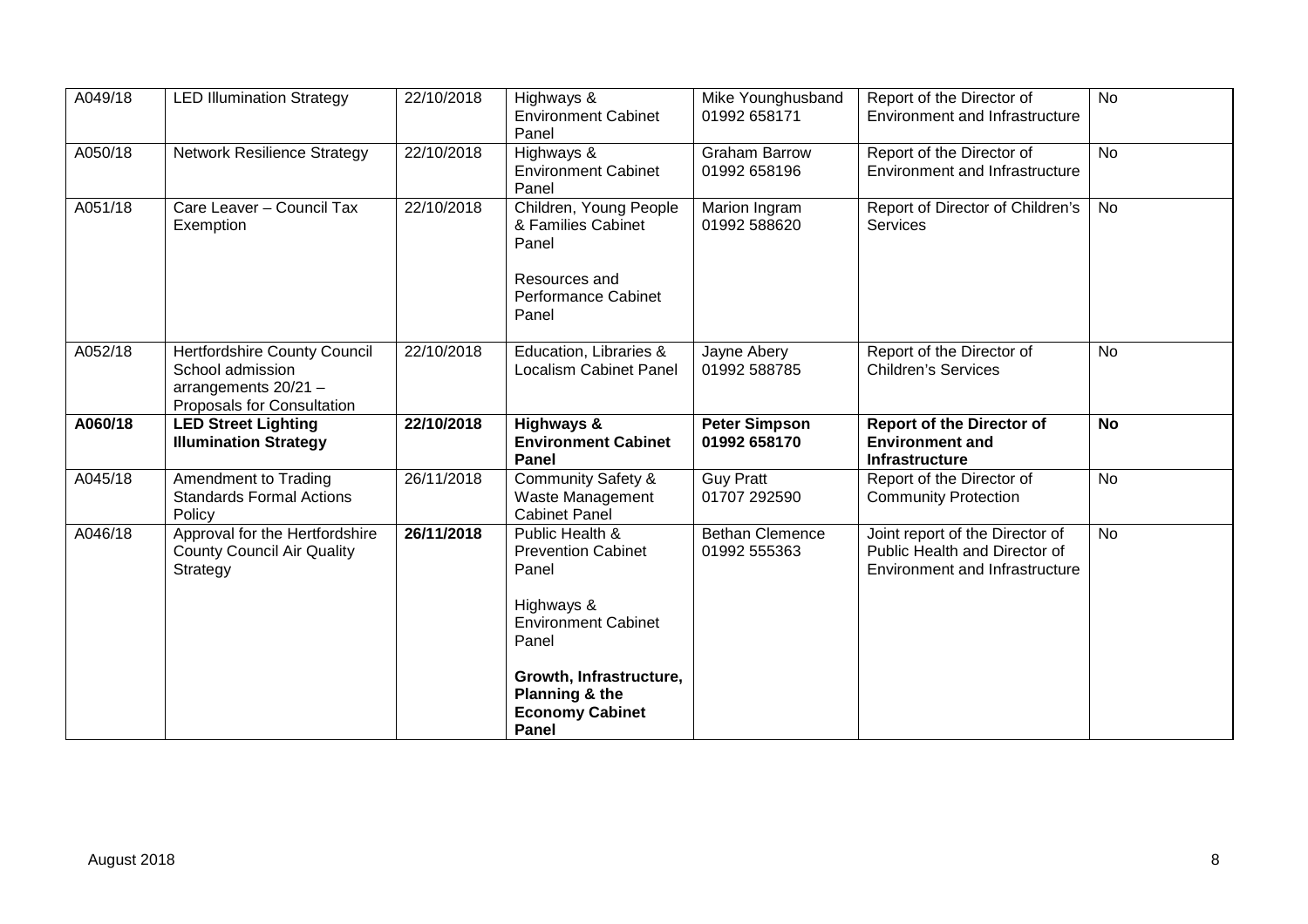| A053/18 | <b>Adoption of Revised Minerals</b><br>And Waste Development<br>Scheme                                                                                                                                                                                                                                                                                                              | Cabinet<br>26/11/2018<br>County<br>Council<br>27/11/2018        | Growth, Infrastructure,<br>Planning & the Economy<br><b>Cabinet Panel</b>    | <b>Julie Greaves</b><br>01992 556227  | Report of the Director of<br><b>Environment and Infrastructure</b>                  | Yes        |
|---------|-------------------------------------------------------------------------------------------------------------------------------------------------------------------------------------------------------------------------------------------------------------------------------------------------------------------------------------------------------------------------------------|-----------------------------------------------------------------|------------------------------------------------------------------------------|---------------------------------------|-------------------------------------------------------------------------------------|------------|
| A054/18 | South West Herts Growth and<br><b>Transport Plan</b>                                                                                                                                                                                                                                                                                                                                | 26/11/2018                                                      | Growth, Infrastructure,<br>Planning & the Economy<br><b>Cabinet Panel</b>    | <b>Rupert Thacker</b><br>01992 658176 | Report of the Director of<br><b>Environment and Infrastructure</b>                  | <b>No</b>  |
| A055/18 | Approval of the Hertfordshire<br><b>County Council Prevention</b><br>Strategy                                                                                                                                                                                                                                                                                                       | 26/11/2018                                                      | Public Health &<br><b>Prevention Cabinet</b><br>Panel                        | Jim McManus 01992<br>556884           | Report of the Director of Public<br>Health                                          | No         |
| A056/18 | Publication for public<br>consultation of new Integrated<br>Risk Management Plan for<br>Hertfordshire Fire and Rescue<br>Service                                                                                                                                                                                                                                                    | 26/11/2018                                                      | Community Safety and<br>Waste Management<br><b>Cabinet Panel</b>             | Darryl Keen<br>01992 507500           | Report of the Director of<br><b>Community Protection</b>                            | No         |
|         |                                                                                                                                                                                                                                                                                                                                                                                     |                                                                 |                                                                              |                                       |                                                                                     |            |
| A061/18 | <b>Approval for Pre-</b><br><b>Submission publication of</b><br>the Minerals Local Plan in<br>line with regulations (Reg 19<br><b>Town &amp; Country Planning</b><br>(Local Planning)(England)<br>regulations 2012) and<br>approval for subsequent<br>submission of the document<br>(Minerals Local Plan) to the<br><b>Secretary of State for</b><br><b>Independent examination</b> | <b>Cabinet</b><br>26/11/2018<br>County<br>Council<br>27/11/2018 | Growth, Infrastructure,<br>Planning & the<br><b>Economy Cabinet</b><br>Panel | <b>Julie Greaves</b><br>01992 556227  | <b>Report of the Director of</b><br><b>Environment and</b><br><b>Infrastructure</b> | <b>Yes</b> |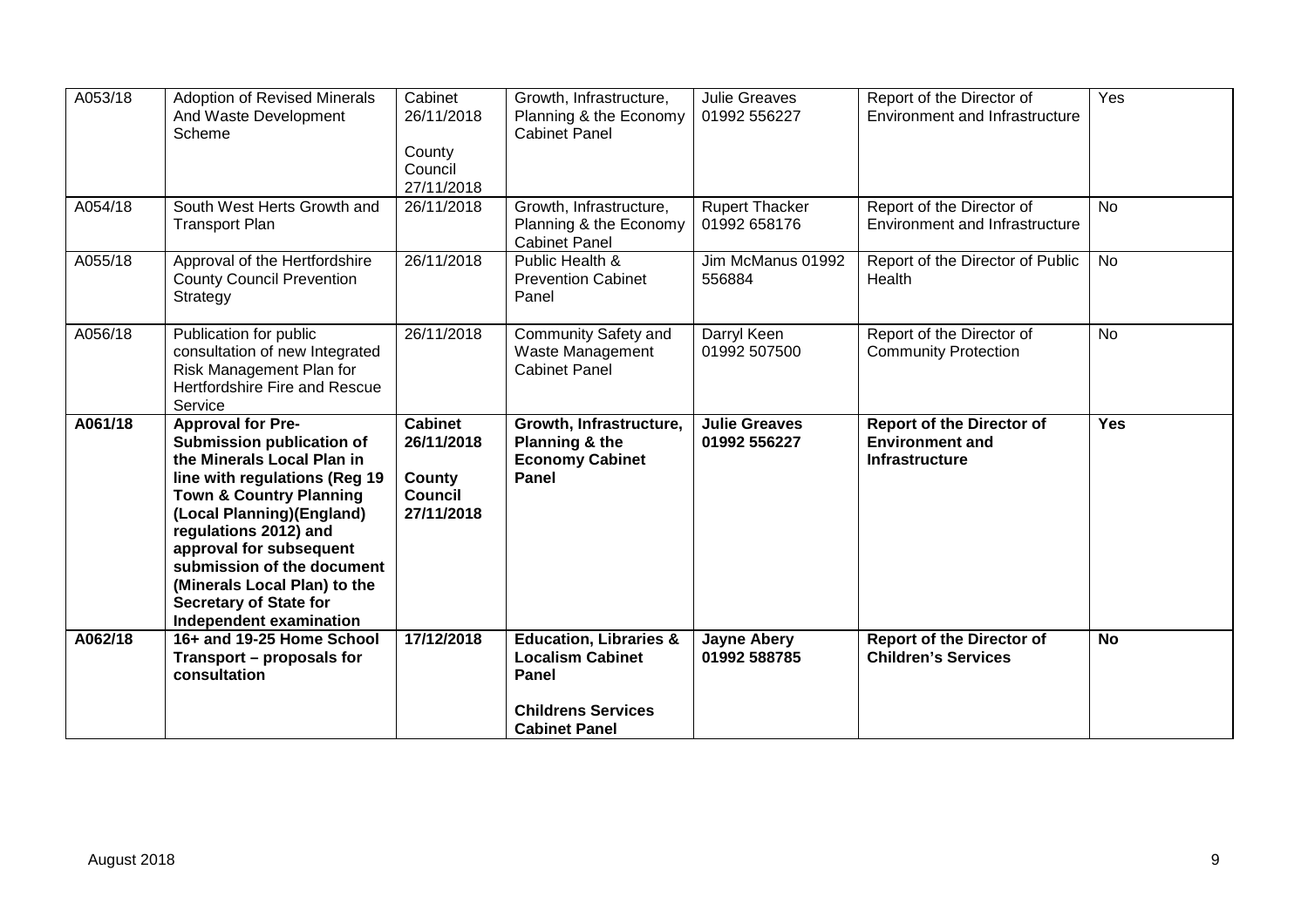**Membership of Cabinet:**

**Colette Wyatt-Lowe** Adult Care & Health **Phil Bibby** Phil Bibby Highways & Environment<br>
Teresa Heritage Children, Young People and Families David Williams Leader of the Council **Teresa Heritage Children, Young People and Families David Williams Leader of the Council Terry Hone <b>Community Safety & Waste Management**<br> **Terry Douris Realth Beaudation**, Libraries & Localism **Terry 2015 Education, Libraries & Localism <b>Ralph Sangster Resources & Performance Derrick Ashley Growth, Infrastructure, Planning and the Economy**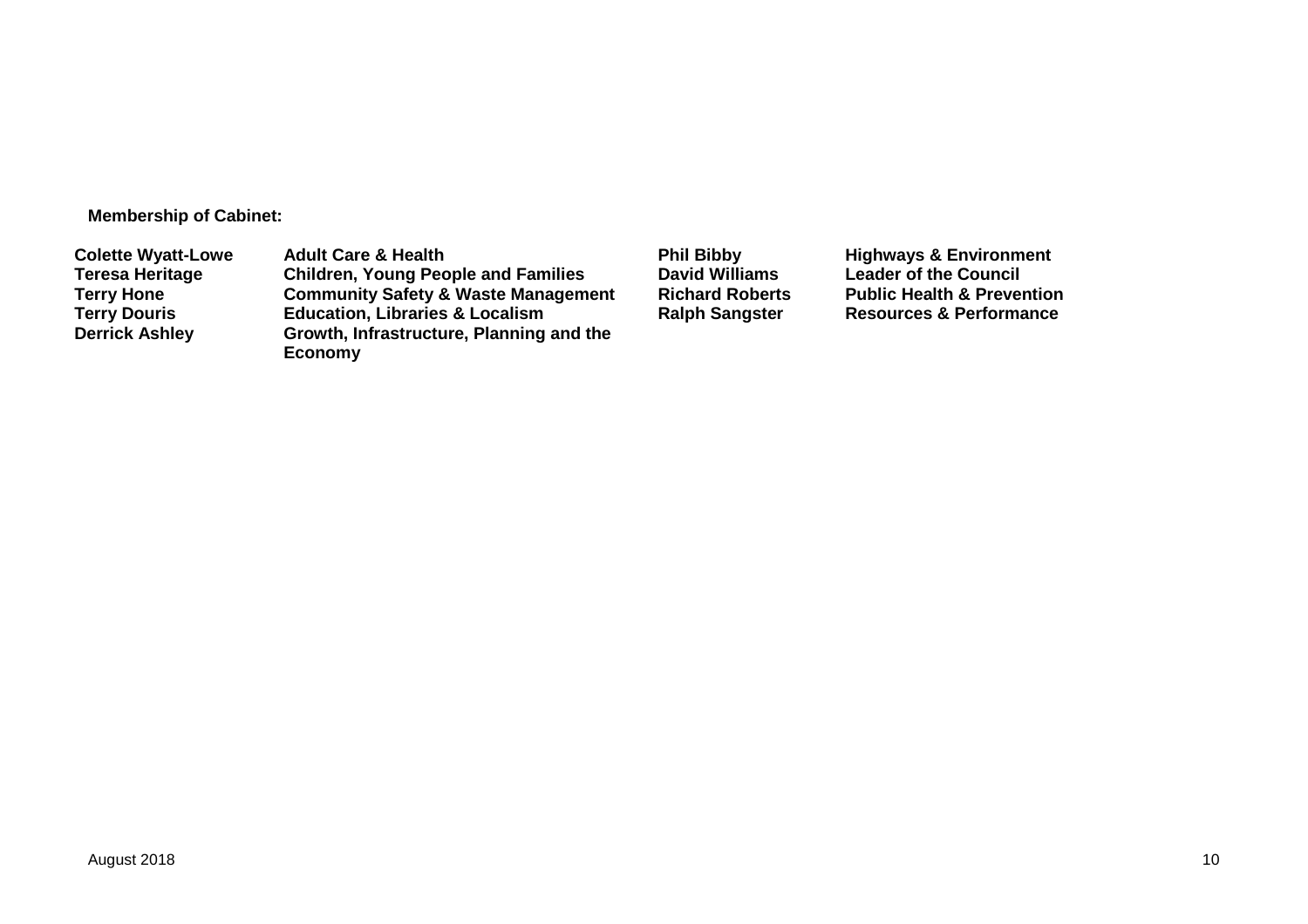**PART B: DECISIONS BY CHIEF OFFICERS Note: New items and amendments are shown in bold.** 

|         | <b>Issue for Decision</b>                                                                  | Name and Title of<br><b>Decision Maker</b>            | Date, or<br>period<br>within<br>which,<br>decision to<br>be made | <b>Cabinet Panels to be</b><br>consulted | <b>Officer contact for</b><br>this matter | Documents to be<br>considered <sup>##</sup> | <b>Exempt from the</b><br><b>Council's Call-In</b><br><b>Procedures</b><br>Yes / No |
|---------|--------------------------------------------------------------------------------------------|-------------------------------------------------------|------------------------------------------------------------------|------------------------------------------|-------------------------------------------|---------------------------------------------|-------------------------------------------------------------------------------------|
| B001/18 | <b>Traffic Regulation</b><br>Orders - various<br>(see attached<br><b>Schedule</b> Appendix | John Wood<br><b>Chief Executive</b>                   | During the<br>period of this<br>Forward Plan                     |                                          | Rob Smith<br>01992 556118                 | Reports from Lead<br>Officers               | No                                                                                  |
| B010/17 | <b>Business Water</b><br>Contract: Award of<br>Contract<br>(HCC1709401)                    | Neil Taylor<br>Interim Assistant<br>Director Property | <b>September</b><br>2018 (was<br>August<br>2018)                 |                                          | <b>Fiona Clark</b><br>01992 556008        | See Note 2 below                            | No                                                                                  |

<sup>#</sup> The address from which, subject to any prohibition or restriction on their disclosure, copies of, or extracts from, any document listed is available is County Hall, Pegs Lane, Hertford, SG13 8DE. Other documents relevant to these matters may be submitted to the decision maker. To request details of such documents (if any) as they become available contact Elaine Shell, Democratic Services Manager by email (elaine.shell@hertfordshire.gov.uk) or phone (01992 55565).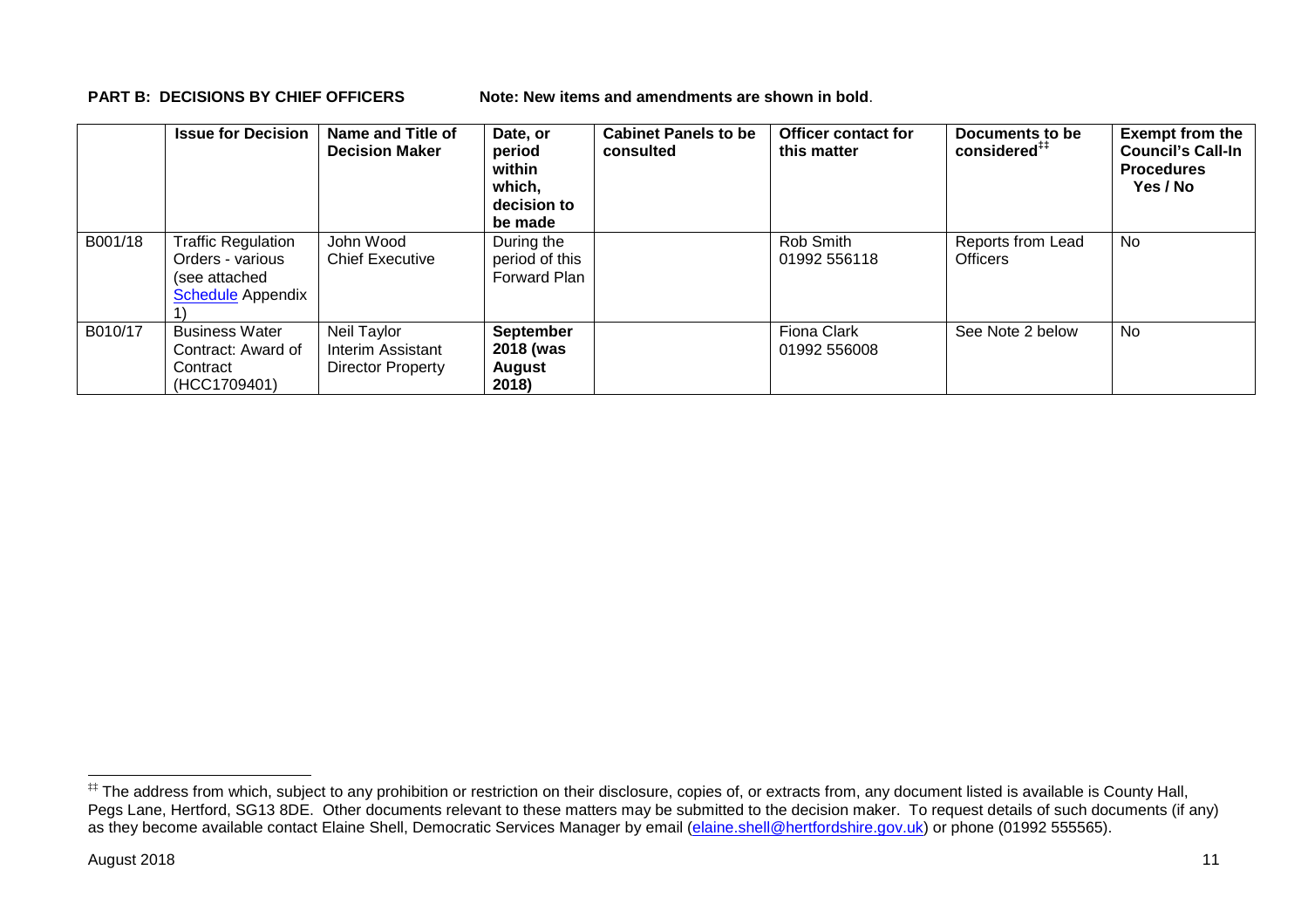| B060/17 | To re commission         | Jenny Coles                | September         | Lynn Knowles         | See Note 2 & 3   | <b>No</b> |
|---------|--------------------------|----------------------------|-------------------|----------------------|------------------|-----------|
|         | the Regional             | Director of Children's     | 2018 (was         | 07740 918847         | below            |           |
|         | Partnership              | <b>Services</b>            | <b>July 2018)</b> |                      |                  |           |
|         | Contract for the         |                            |                   |                      |                  |           |
|         | Provision of             |                            |                   |                      |                  |           |
|         | Residential and          |                            |                   |                      |                  |           |
|         | Educational              |                            |                   |                      |                  |           |
|         | Services for             |                            |                   |                      |                  |           |
|         | Children and             |                            |                   |                      |                  |           |
|         | Young People with        |                            |                   |                      |                  |           |
|         | Complex Needs via        |                            |                   |                      |                  |           |
|         | competitive tender       |                            |                   |                      |                  |           |
|         |                          |                            |                   |                      |                  |           |
|         | <b>Regional Partners</b> |                            |                   |                      |                  |           |
|         | - Bracknell Forest       |                            |                   |                      |                  |           |
|         | Borough Council,         |                            |                   |                      |                  |           |
|         | Buckinghamshire          |                            |                   |                      |                  |           |
|         | County Council,          |                            |                   |                      |                  |           |
|         | <b>Milton Keynes</b>     |                            |                   |                      |                  |           |
|         | Council,                 |                            |                   |                      |                  |           |
|         | Oxfordshire County       |                            |                   |                      |                  |           |
|         | Council, Reading         |                            |                   |                      |                  |           |
|         | Borough Council          |                            |                   |                      |                  |           |
|         | Slough Borough           |                            |                   |                      |                  |           |
|         | Council                  |                            |                   |                      |                  |           |
| B074/17 | Tender of 19-21          | Frances Heathcote          | August 2018       | <b>Annette Miles</b> | See Note 2 below | <b>No</b> |
|         | Wilbury Road - for       | <b>Assistant Director</b>  | (was July         | 01438 843153         |                  |           |
|         | Residential              | <b>Adult Care Services</b> | 2018)             |                      |                  |           |
|         | Learning Disability      |                            |                   |                      |                  |           |
|         | Service                  |                            |                   |                      |                  |           |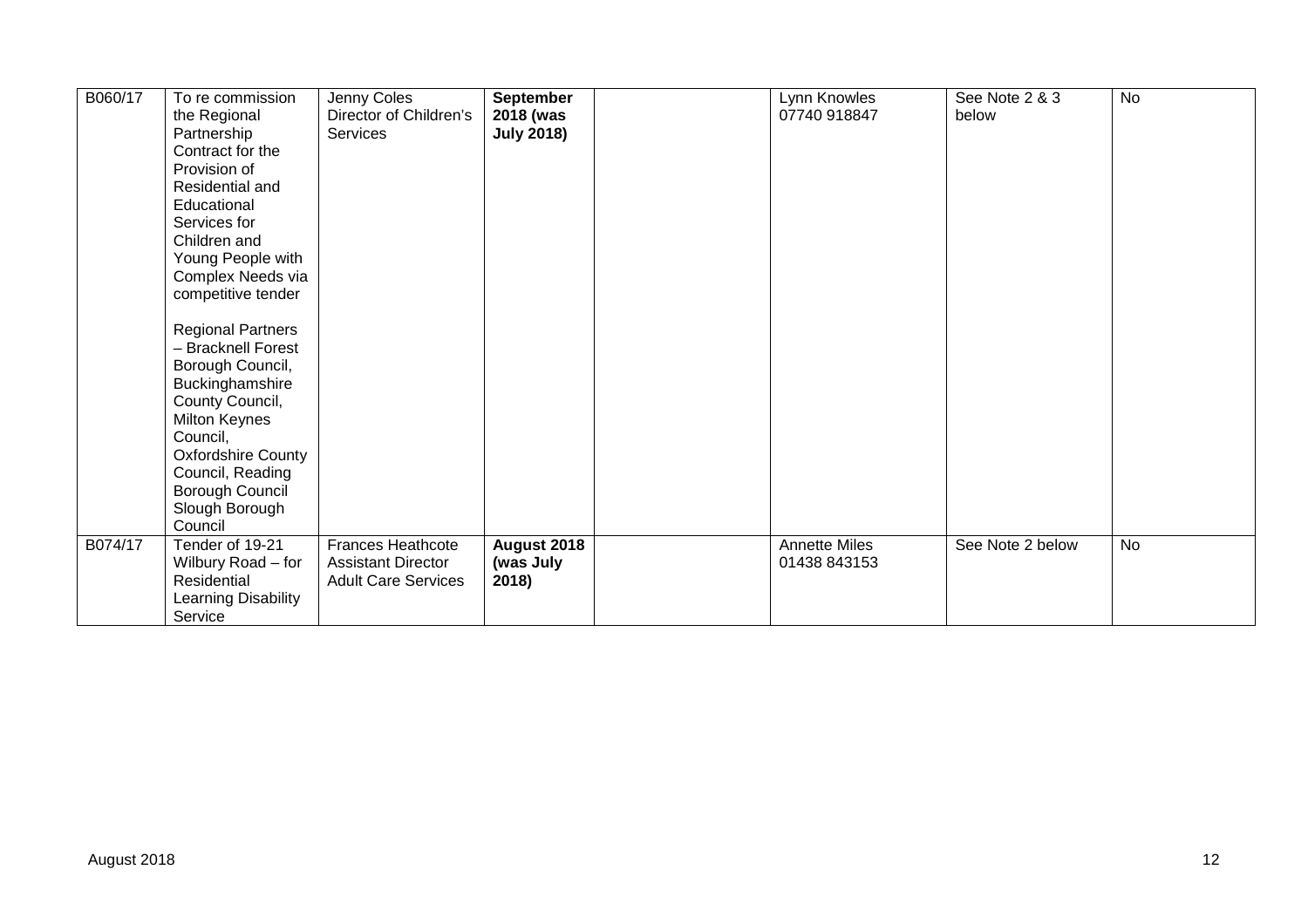| B083/17 | Framework<br>agreement for the<br>Supply of<br>Independent Living<br>Products (in<br>collaboration with<br><b>Hampshire County</b><br>Council, Southend-<br>on-Sea Borough<br>Council and<br><b>Coventry County</b><br>Council)    | Glenn Facey<br>Head of Herts Full<br>Stop                           | September<br>2018 (was<br>August 2018)                  | <b>Chris Mulhall</b><br>01707 281571 | See Note 2 & 3<br>below | <b>No</b> |
|---------|------------------------------------------------------------------------------------------------------------------------------------------------------------------------------------------------------------------------------------|---------------------------------------------------------------------|---------------------------------------------------------|--------------------------------------|-------------------------|-----------|
| B095/17 | Batch 42 Package<br>1 - Roofing Works<br>- Bernards Heath<br>Infants, St Albans,<br>Camp Primary &<br>Nursery School, St<br>Albans & Heath<br>Lane Nursery<br>School, Hemel<br><b>Hempstead Award</b><br>of contract<br>HCC1710059 | Neil Taylor<br>Interim Assistant<br><b>Director Property</b>        | September<br>2018 (was<br><b>August</b><br>2018)        | Jackie Aldridge<br>01992 588138      | See Note 2 below        | <b>No</b> |
| B096/17 | Batch 42 Package<br>2 - Roofing Works<br>- Moss Bury<br>Primary School &<br>Nursery,<br>Stevenage, Purwell<br>Primary School,<br>Hitchin &<br>Watchlytes School,<br>Welwyn Garden<br>City Award of<br>contract<br>HCC1710060       | <b>Neil Taylor</b><br>Interim Assistant<br><b>Director Property</b> | <b>September</b><br>2018 (was<br><b>August</b><br>2018) | Jackie Aldridge<br>01992 588138      | See Note 2 below        | <b>No</b> |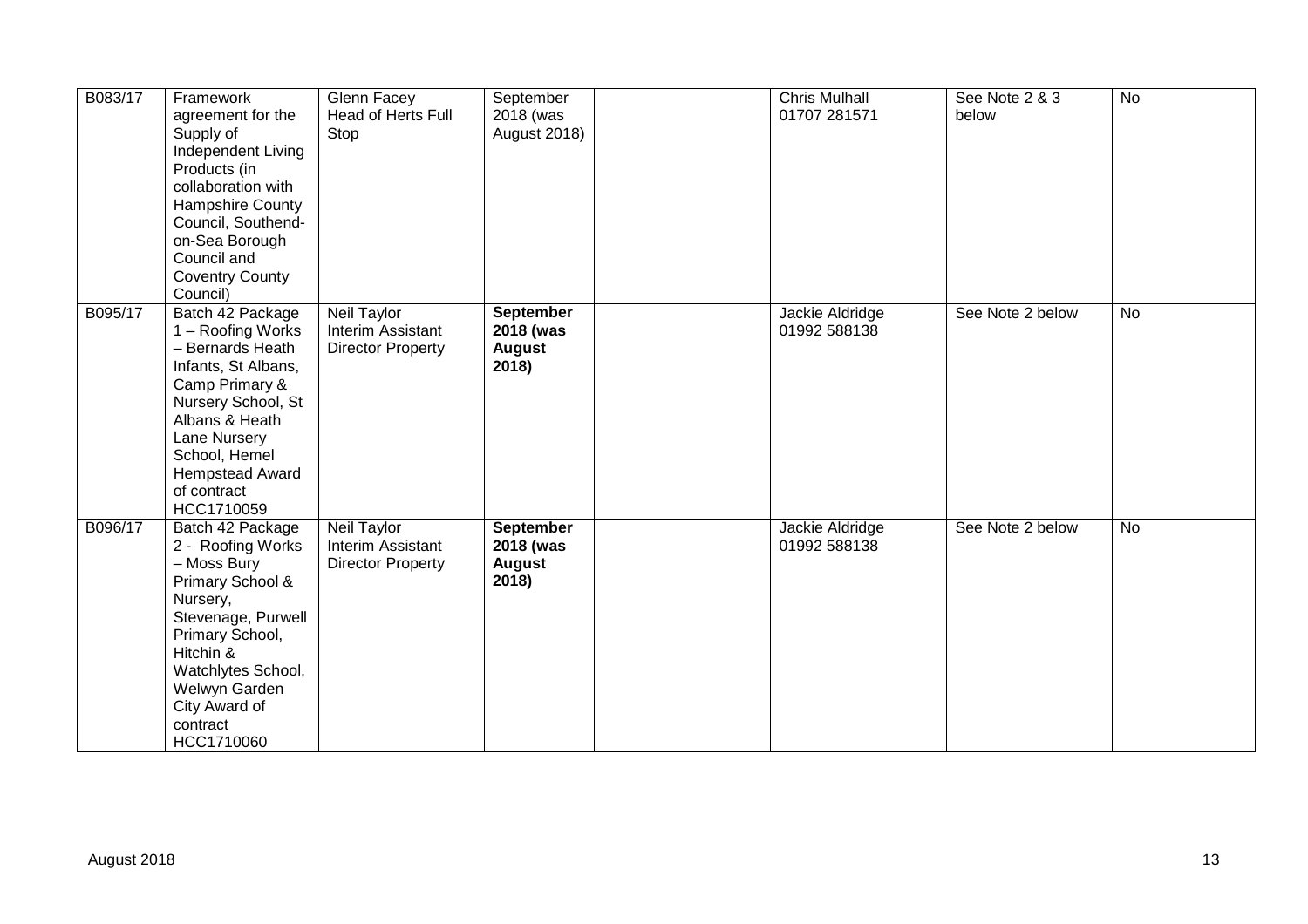| B097/17 | Batch 42 Package<br>3 - Roofing Works<br>- Bonneygrove<br>Primary School,<br>Cheshunt, Layston<br>Church of England<br>First School,<br>Buntingford &<br>Longlands Primary<br>School, Cheshunt<br>Award of contract<br>HCC1710061 | Neil Taylor<br>Interim Assistant<br>Director Property               | September<br>2018 (was<br><b>August</b><br>2018)        | Jackie Aldridge<br>01992 588138 | See Note 2 below | <b>No</b> |
|---------|-----------------------------------------------------------------------------------------------------------------------------------------------------------------------------------------------------------------------------------|---------------------------------------------------------------------|---------------------------------------------------------|---------------------------------|------------------|-----------|
| B098/17 | Batch 42 Package<br>4 - Roofing Works<br>- Heathlands<br>School, St Albans<br>Award of contract<br>HCC1710062                                                                                                                     | Neil Taylor<br>Interim Assistant<br><b>Director Property</b>        | <b>September</b><br>2018 (was<br><b>August</b><br>2018) | Jackie Aldridge<br>01992 588138 | See Note 2 below | <b>No</b> |
| B104/17 | New Contract for<br>the Provision of a<br>Two Bed<br>Emergency<br>Therapeutic<br>residential Unit for<br>Children and<br>Young People aged<br>11-16 with<br>Challenging and<br><b>Complex Needs</b><br>(Hudnall Park)             | Marion Ingram<br>Operations Director,<br><b>Specialist Services</b> | September<br>2018 (was<br>May 2018)                     | Lynn Knowles<br>07740 918847    | See Note 2 below | <b>No</b> |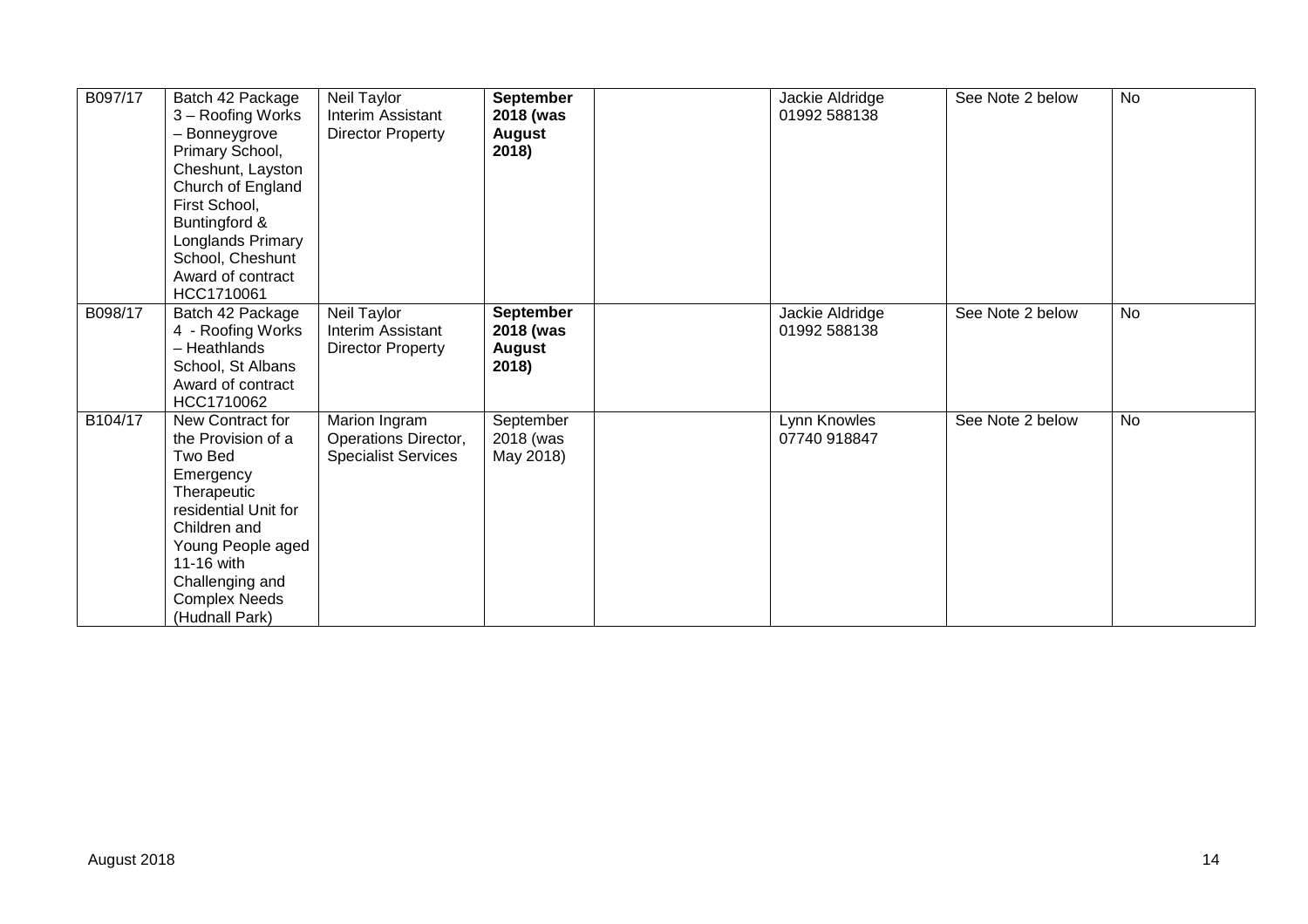| B <sub>107</sub> /17 | Cross regional<br>tender process to<br>establish a new<br>contract for the<br>provision of<br>Residential<br>Placements for<br>Children and<br>Young People aged<br>10-17 with<br>Challenging and<br>Complex needs:<br>Award of contract | Marion Ingram<br>Operations Director,<br><b>Specialist Services</b> | September<br>2018 (was<br>May 2018)              | Lynn Knowles<br>07740 918847      | See Note 2 below        | <b>No</b> |
|----------------------|------------------------------------------------------------------------------------------------------------------------------------------------------------------------------------------------------------------------------------------|---------------------------------------------------------------------|--------------------------------------------------|-----------------------------------|-------------------------|-----------|
| B111/17              | $\overline{St}$ Albans Library -<br>Refurbishment<br>HCC1709428                                                                                                                                                                          | Neil Taylor<br>Interim Assistant<br><b>Director Property</b>        | September<br>2018 (was<br><b>August</b><br>2018) | Jackie Aldridge<br>01992 588138   | See Note 2 below        | <b>No</b> |
| B115/17              | The Supply of<br><b>Office Furniture</b>                                                                                                                                                                                                 | Glenn Facey<br>Head of Herts<br>FullStop                            | September<br>2018 (was<br><b>July 2018)</b>      | James Conway<br>01707 292491      | See Note 2 & 3<br>below | <b>No</b> |
| B007/18              | Procurement and<br>award of contract to<br>extend superfast<br>fibre broadband to<br>the last percentage<br>of rural business<br>areas in<br>Hertfordshire in line<br>with DEFRA<br>funding provision                                    | Owen Mapley<br><b>Director Resources</b>                            | September<br>2018 (was<br><b>July 2018)</b>      | Anna Morrison<br>01992 588397     | See Note 2 below        | <b>No</b> |
| B010/18              | Provision of adult<br>weight<br>management<br>services - Award of<br>contract                                                                                                                                                            | Jim McManus<br>Director of Public<br>Health                         | August 2018<br>(was July<br>2018)                | <b>Brian Gale</b><br>01438 843547 | See Note 2 below        | <b>No</b> |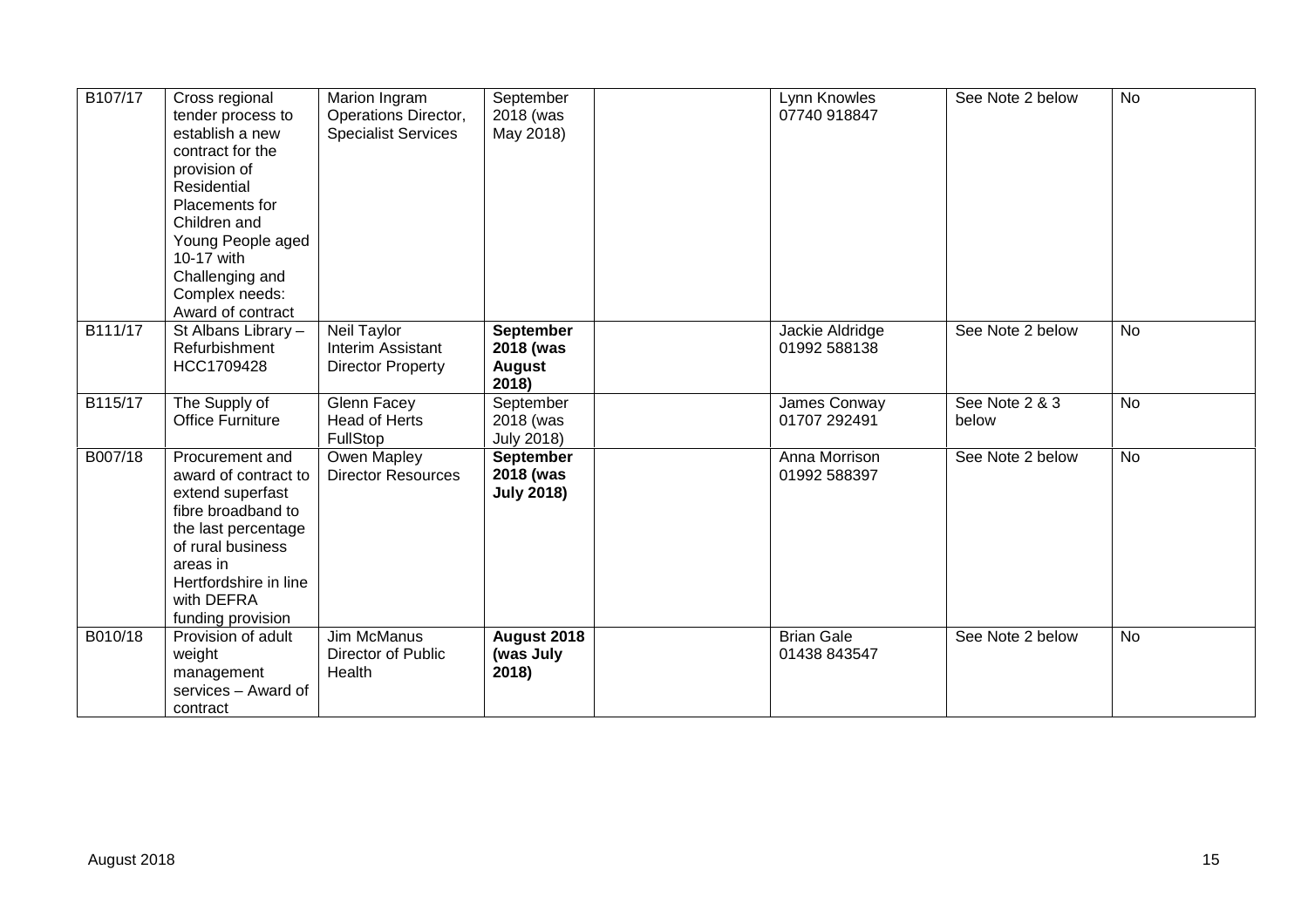| B014/18 | Re-procurement<br>and award of<br>contract to<br>undertake routine<br>vegetation<br>management on<br>the Rights of Way<br>network in<br>Hertfordshire from<br>2018 to 2022. | <b>Simon Aries</b><br><b>Assistant Director</b><br>Transport, Waste &<br>Environmental<br>Management | <b>September</b><br>2018 (was<br><b>July 2018)</b> | <b>Tony Bradford</b><br>01992 556028 | See Note 2 below           | <b>No</b> |
|---------|-----------------------------------------------------------------------------------------------------------------------------------------------------------------------------|------------------------------------------------------------------------------------------------------|----------------------------------------------------|--------------------------------------|----------------------------|-----------|
| B027/18 | Future of the old<br>fire station, High<br>Street, Ware                                                                                                                     | Owen Mapley<br>Director of<br>Resources                                                              | August 2018<br>(was July<br>2018)                  | Roger Arbon<br>01992 588052          | Report                     | <b>No</b> |
| B034/18 | Supply of<br><b>Education Year</b><br>diaries, calendars,<br>planners and<br>calendar year<br>diaries in<br>conjunction with<br>Hampshire County<br>Council                 | Glenn Facey<br><b>Head of Herts</b><br>FullStop                                                      | August 2018<br>(was July<br>2018)                  | Louise Bagley<br>01707 292431        | See Notes 2 and 3<br>below | <b>No</b> |
| B038/18 | Contract for the<br>provision of bulking<br>and transfer<br>arrangements for<br><b>Local Authority</b><br><b>Collected Waste</b>                                            | Simon Aries<br><b>Assistant Director</b><br>Transport, Waste<br>and Environmental<br>Management      | September<br>2018 (was<br><b>July 2018)</b>        | <b>Matthew King</b><br>01992 556207  | See Note 2 below           | <b>No</b> |
| B041/18 | Extend the contract<br>for the provision of<br>sexual health<br>services                                                                                                    | Jim McManus,<br>Director of Public<br>Health                                                         | September<br>2018 (was<br><b>July 2018</b>         | <b>Brian Gale</b><br>01438 843537    | See Note 2 below           | No        |
| B042/18 | Use of Guardians<br>on Hertfordshire<br><b>County Council</b><br>Assets                                                                                                     | Neil Taylor<br>Interim Assistant<br><b>Director Property</b>                                         | September<br>2018 (was<br><b>August</b><br>2018)   | Mike Evans<br>01992 555634           | See Note 2 below           | <b>No</b> |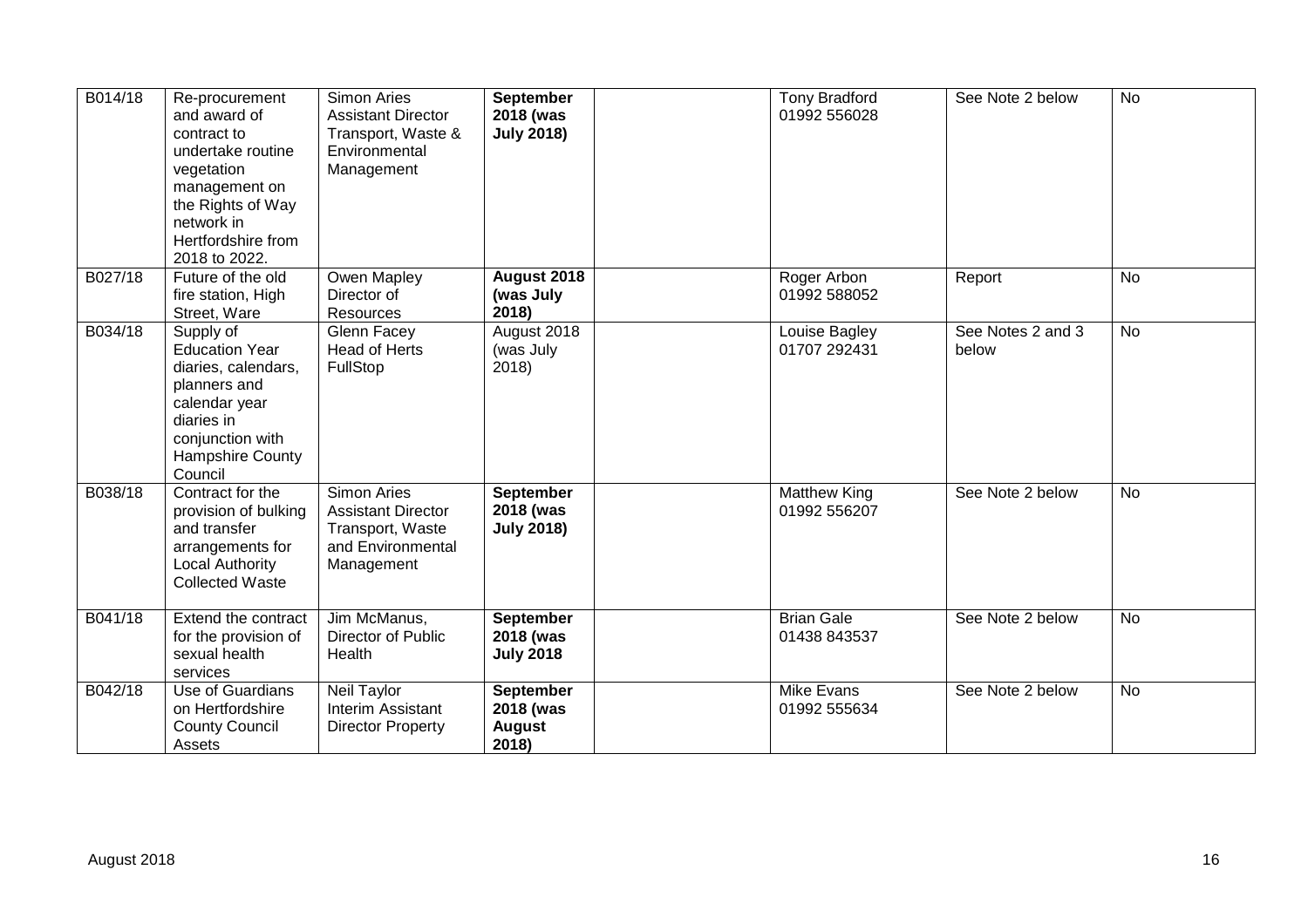| B043/18 | Batch 41 Package<br>9 - Window Walling<br>-Strathmore Infant<br>& Nursery School<br>and Moss Bury<br>Primary School &<br>Nursery Award of<br>Contract<br>HCC1810394                              | Neil Taylor<br>Interim Assistant<br><b>Director Property</b> | September<br>2018 (was<br><b>August</b><br>2018)        | Jackie Aldridge<br>01992 588138 | See Note 2 below | <b>No</b> |
|---------|--------------------------------------------------------------------------------------------------------------------------------------------------------------------------------------------------|--------------------------------------------------------------|---------------------------------------------------------|---------------------------------|------------------|-----------|
| B044/18 | Batch 43 Package<br>1- Window Walling<br>- Bushey Heath,<br>Dewhurst St Mary,<br>Colnbrook and<br>Cassiobury Infant &<br>Nursery School,<br>Swing Gate School<br>Award of contract<br>HCC1810417 | Neil Taylor<br>Interim Assistant<br><b>Director Property</b> | <b>September</b><br>2018 (was<br><b>August</b><br>2018) | Jackie Aldridge<br>01992 588138 | See Note 2 below | <b>No</b> |
| B046/18 | Batch 44 Package<br>$1 -$ Roofing -<br>Cassiobury Infant &<br>Nursery, Kingsway<br>Infant School<br>Award of contract<br>HCC1810420                                                              | Neil Taylor<br>Interim Assistant<br><b>Director Property</b> | September<br>2018 (was<br><b>August</b><br>2018)        | Jackie Aldridge<br>01992 588138 | See Note 2 below | <b>No</b> |
| B047/18 | Batch 44 Package<br>2 - Roofing Works<br>- Holwell Primary,<br>Margaret Wix<br>Primary, &<br>Millmead School<br>Award of contract<br>HCC1810421                                                  | Neil Taylor<br>Interim Assistant<br><b>Director Property</b> | September<br>2018 (was<br><b>August</b><br>2018)        | Jackie Aldridge<br>01992 588138 | See Note 2 below | <b>No</b> |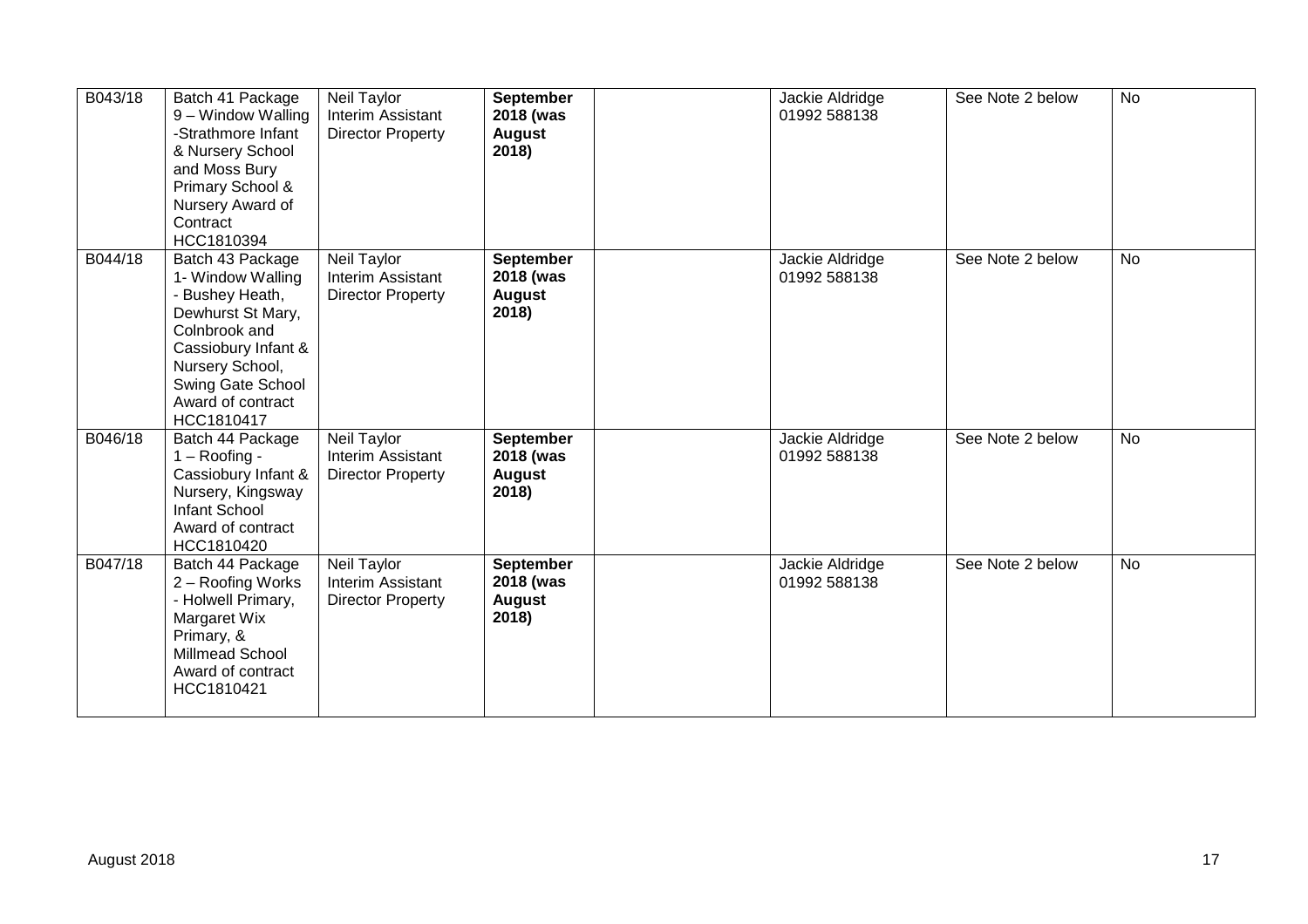| B048/18 | Batch 44 Package<br>3 - Roofing Works<br>- Studlands Rise<br>School & North<br><b>Education Support</b><br>Centre Award of<br>contract<br>HCC1810422                                                                                   | Neil Taylor<br>Interim Assistant<br><b>Director Property</b> | September<br>2018 (was<br><b>August</b><br>2018) | Jackie Aldridge<br>01992 588138     | See Note 2 below | $\overline{N}$ |
|---------|----------------------------------------------------------------------------------------------------------------------------------------------------------------------------------------------------------------------------------------|--------------------------------------------------------------|--------------------------------------------------|-------------------------------------|------------------|----------------|
| B049/18 | Batch 45 Package<br>1 - Mechanical<br>Works - Watton-at-<br>Stone Primary and<br>Nursery School,<br><b>Wheatcroft Primary</b><br>& Holdbrook<br><b>Primary School</b><br>Award of contract<br>HCC1810423                               | Neil Taylor<br>Interim Assistant<br><b>Director Property</b> | September<br>2018 (was<br><b>August</b><br>2018) | Jackie Aldridge<br>01992 588138     | See Note 2 below | <b>No</b>      |
| B050/18 | <b>Blackbird Farm</b><br>Roofing and<br>Asbestos works<br>Award of contract<br>HCC1810464                                                                                                                                              | Neil Taylor<br>Interim Assistant<br><b>Director Property</b> | September<br>2018 (was<br><b>August</b><br>2018) | Jackie Aldridge<br>01992 588138     | See Note 2 below | <b>No</b>      |
| B051/18 | Implementing an<br>assistive<br>technology pilot<br>across older<br>people's services to<br>evaluate new digital<br>technologies to<br>support people's<br>independence and<br>increase their<br>ability to stay in<br>their own homes | lain MacBeath<br>Director of Adult<br><b>Care Services</b>   | August 2018<br>(was July<br>2018)                | <b>Helen Maneuf</b><br>01438 845502 | Report           | $\overline{N}$ |
| B057/18 | Approval for the<br>Award of the<br><b>Targeted Parenting</b><br>Framework                                                                                                                                                             | Sally Orr<br>Head of Family<br>Services<br>Commissioning     | August 2018<br>(was June<br>2018)                | Lucy Sims<br>01992 588539           | See Note 2 below | <b>No</b>      |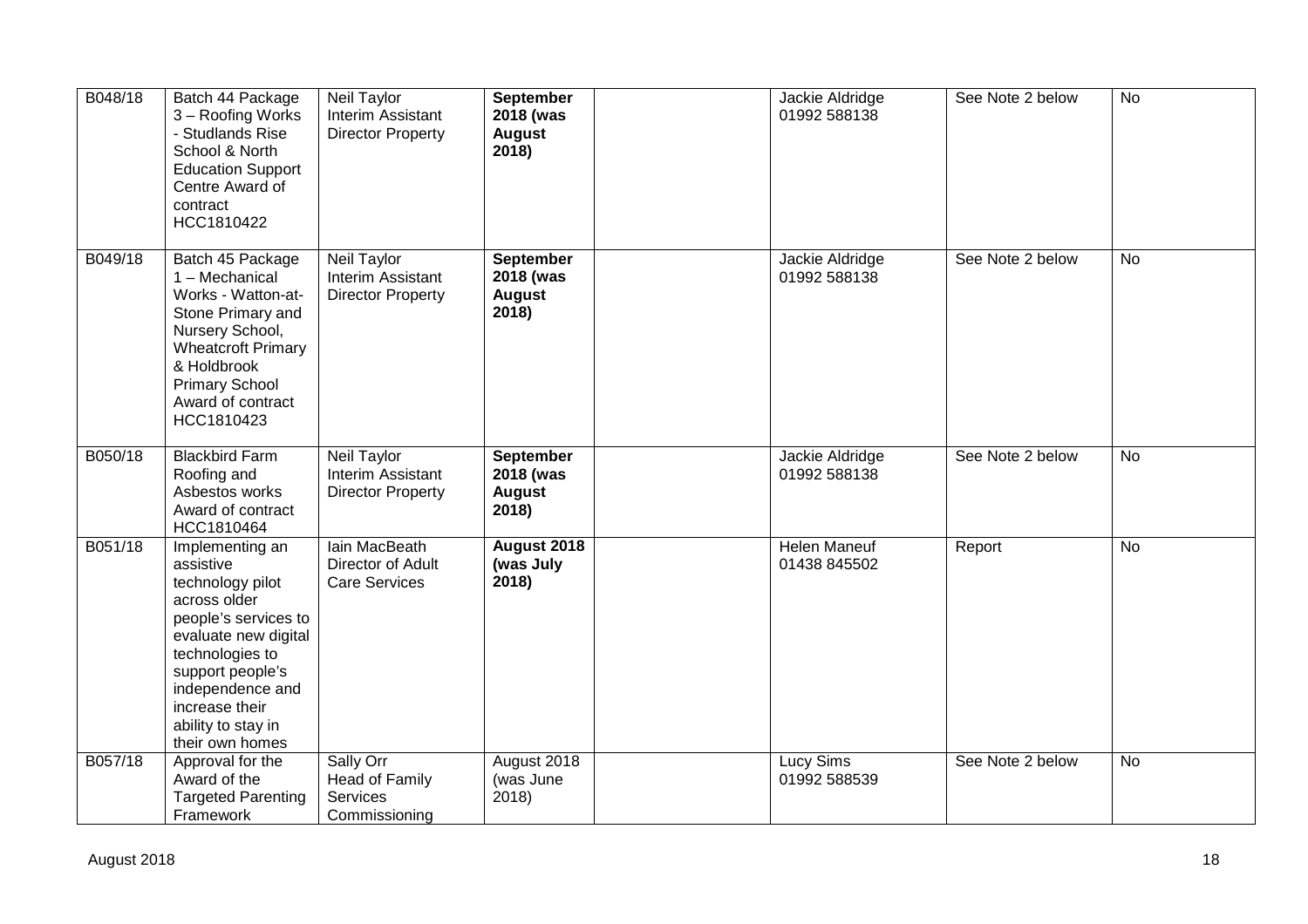| B062/18 | To extend the<br>contract for<br>Waterdale Waste<br><b>Transfer Station for</b><br>up to six months to<br>August 2019                                                                                          | <b>Simon Aries</b><br>Assistant Director -<br>Transport, Waste &<br>Environmental<br>Management | August 2018<br>(was July<br>2018)                       | <b>Matthew King</b><br>01992 556207 | Report           | <b>No</b> |
|---------|----------------------------------------------------------------------------------------------------------------------------------------------------------------------------------------------------------------|-------------------------------------------------------------------------------------------------|---------------------------------------------------------|-------------------------------------|------------------|-----------|
| B063/18 | Implementing an<br>assistive<br>technology pilot<br>across Learning<br><b>Disabilities</b><br>Services.                                                                                                        | lain MacBeath<br>Director of Adult<br><b>Care Services</b>                                      | August 2018<br>(was July<br>2018)                       | <b>Helen Maneuf</b><br>01438 845502 | Report           | <b>No</b> |
| B065/18 | Batch 43 Package<br>$5$ Cladding $-$<br>Colnbrook School,<br>Watford & Swing<br>Gate Infant &<br><b>Nursery School</b><br>Berkhamsted-<br>award of Contract<br>HCC1810589                                      | <b>Neil Taylor</b><br>Interim Assistant<br>Director - Property                                  | <b>September</b><br>2018 (was<br><b>August</b><br>2018) | Jackie Aldridge<br>01992 588138     | See Note 2 below | <b>No</b> |
| B066/18 | Expansion of<br>Leavesden Green<br>Primary School-<br>Award of Contract<br>HCC1810557                                                                                                                          | Neil Taylor<br>Interim Assistant<br>Director - Property                                         | <b>September</b><br>2018 (was<br><b>August</b><br>2018) | Jackie Aldridge<br>01992 588138     | See Note 2 below | <b>No</b> |
| B067/18 | Extension to the<br><b>Transport Planning</b><br>Framework                                                                                                                                                     | Rob Smith<br><b>Deputy Director</b><br>Environment                                              | August 2018                                             | Mike Younghusband<br>01992 658171   | See Note 4 below | <b>No</b> |
| B068/18 | Award of Contract -<br>short term 'bridging'<br>arrangements for<br>the treatment and<br>final disposal of<br>local authority<br>collected residual<br>waste arising in<br>Hertfordshire from<br>$2020 - 2022$ | Simon Aries<br>Assistant Director-<br>Transport, Waste &<br>Environmental<br>Management         | September<br>2018                                       | <b>Matthew King</b><br>01992 556207 | See Note 2 below | <b>No</b> |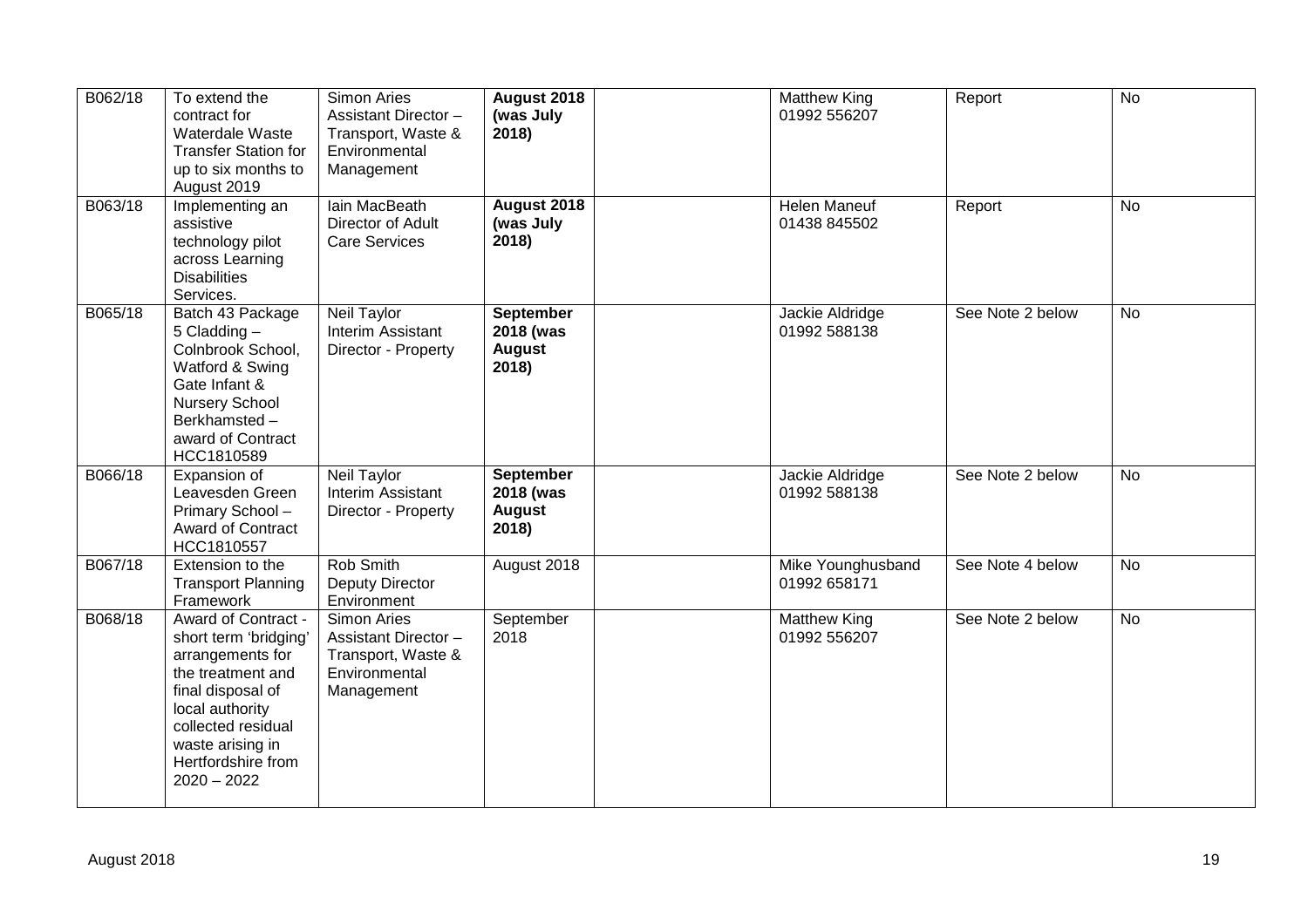| B069/18 | Award of Contract<br>for Vehicle<br>Management to<br>undertake<br>maintenance,<br>repairs, fleet<br>management, lease<br>car management<br>and vehicle<br>purchase | Glenn Facey<br>Head of Herts<br>FullStop                                                    | October<br>2018                   | <b>Patrick Stiles</b><br>01707 292391 | See Note 2 below | <b>No</b>      |
|---------|--------------------------------------------------------------------------------------------------------------------------------------------------------------------|---------------------------------------------------------------------------------------------|-----------------------------------|---------------------------------------|------------------|----------------|
| B071/18 | Award of contract<br>for the provision of<br><b>Temporary Agency</b><br>Worker services<br>with effect from<br>April 2019                                          | Owen Mapley<br>Director of<br><b>Resources</b>                                              | October<br>2018                   | Sally Hopper<br>01992 555692          | See Note 2 below | <b>No</b>      |
| B072/18 | <b>Block Contract for</b><br>the Provision of<br><b>Intensive Support</b><br>to Prevent Family<br><b>Breakdown</b><br><b>Award of Contract</b>                     | Marion Ingram<br>Operations Director,<br><b>Specialist Services</b>                         | August 2018<br>(was July<br>2018) | Lynn Knowles<br>07740 918847          | See Note 2 below | <b>No</b>      |
| B073/18 | Extension to<br>contract with<br>Pohwer for Herts<br>Help                                                                                                          | <b>Frances Heathcote</b><br><b>Assistant Director</b><br><b>Adult Care</b><br>Commissioning | August 2018<br>(was July<br>2018) | <b>Ted Maddex</b><br>01438 843574     | Report           | <b>No</b>      |
| B074/18 | Provision of<br><b>Building Cleaning</b><br>for Nobel School -<br>Award of contract                                                                                | Glenn Facey<br><b>Head of Herts</b><br>FullStop                                             | August 2018                       | Kean Booth<br>01707 292390            | See Note 2 below | $\overline{N}$ |
| B075/18 | Interim Provision of<br>Adult Weight<br>Management<br>Services - Award<br>of contract                                                                              | Jim McManus,<br>Director of Public<br>Health                                                | August 2018                       | <b>Brian Gale</b><br>01438 843537     | See Note 2 below | <b>No</b>      |
| B076/18 | Whether to procure<br>a contract for<br>Provision of Adult<br>Weight<br>Management<br>Services                                                                     | Jim McManus,<br>Director of Public<br>Health                                                | August 2018                       | <b>Brian Gale</b><br>01438 843537     | See Note 2 below | <b>No</b>      |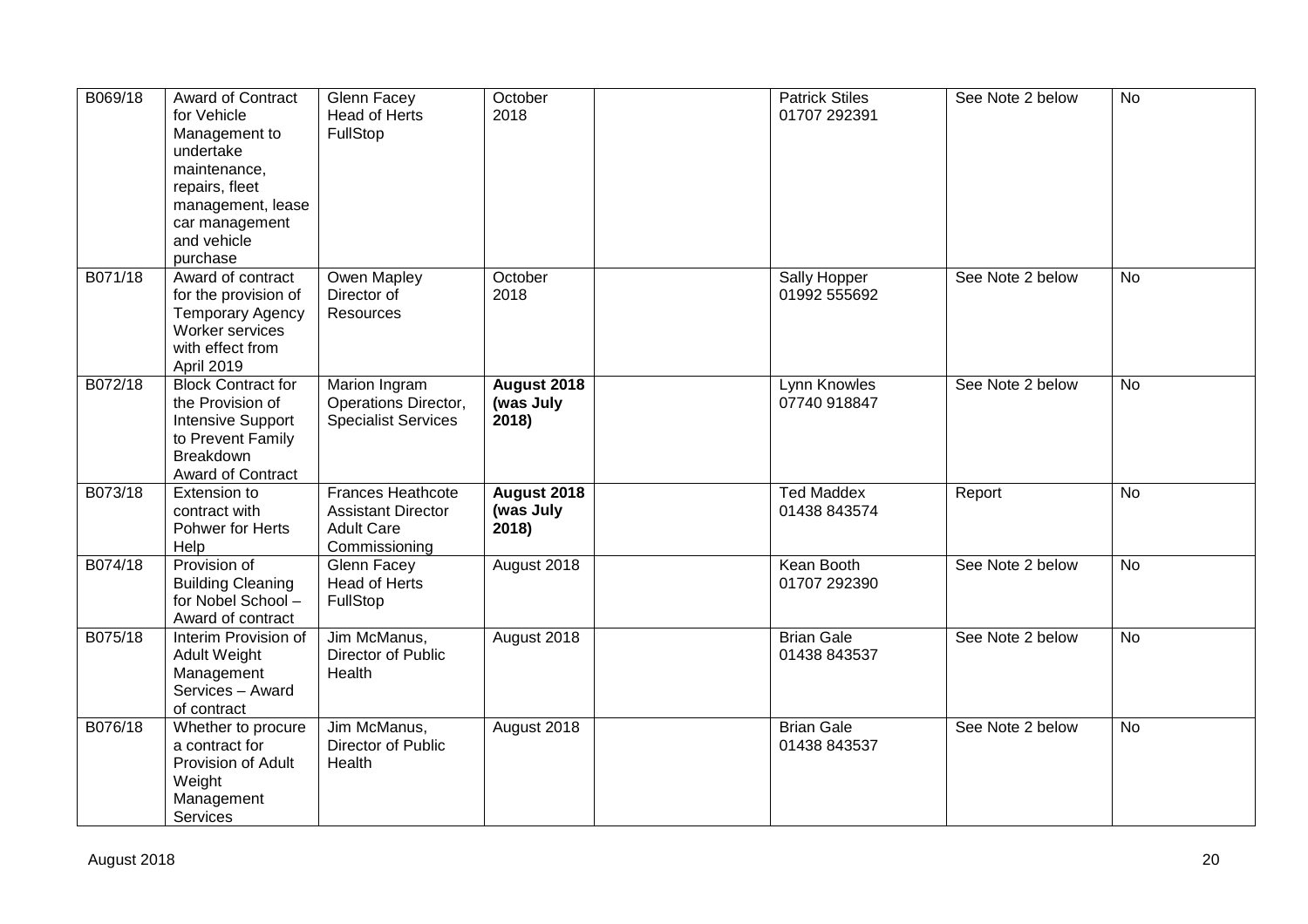| B077/18 | Provision of<br><b>Temporary Agency</b><br>Worker services<br>with effect from<br>April 2019 - Award<br>of contract                          | Owen Mapley,<br>Director of<br>Resources                                                               | September<br>2018 | Sally Hopper<br>01992 555692        | See Note 2 below | <b>No</b> |
|---------|----------------------------------------------------------------------------------------------------------------------------------------------|--------------------------------------------------------------------------------------------------------|-------------------|-------------------------------------|------------------|-----------|
| B078/18 | Re-commissioning<br>of a Supported<br>Living Service in<br>Welwyn Hatfield -<br>Award of contract                                            | Iain MacBeath<br><b>Director Adult Care</b><br>Services                                                | September<br>2018 | Ruth Harrington<br>01438 845843     | See Note 2 below | <b>No</b> |
| B079/18 | Provision of Adult<br>Weight<br>Management<br>Services - Award<br>of contract                                                                | Jim McManus,<br><b>Director of Public</b><br>Health                                                    | October<br>2018   | <b>Brian Gale</b><br>01438 843537   | See Note 2 below | <b>No</b> |
| B080/18 | Provision of<br>Occupational<br>Health and<br>Employee<br>Assistance<br>Programme with<br>effect from April<br>$2019 -$ Award of<br>contract | Sally Hopper<br><b>Assistant Director</b><br><b>Human Resources</b><br>Services                        | November<br>2018  | Sally Hopper<br>01992 555692        | See Note 2 below | <b>No</b> |
| B081/18 | Provision of a<br>Learning Provider<br>with effect from<br>April 2019 - Award<br>of Contract                                                 | Sally Hopper<br><b>Assistant Director</b><br>Human Resources<br><b>Services</b>                        | November<br>2018  | Sally Hopper<br>01992 555692        | See Note 2 below | <b>No</b> |
| B082/18 | Provision of<br>organics waste<br>treatment<br>/composting and<br>bulking services -<br>Award of contract                                    | <b>Simon Aries</b><br><b>Assistant Director</b><br>Transport, Waste<br>and Environmental<br>Management | November<br>2018  | <b>Matthew King</b><br>01992 556207 | See Note 2 below | <b>No</b> |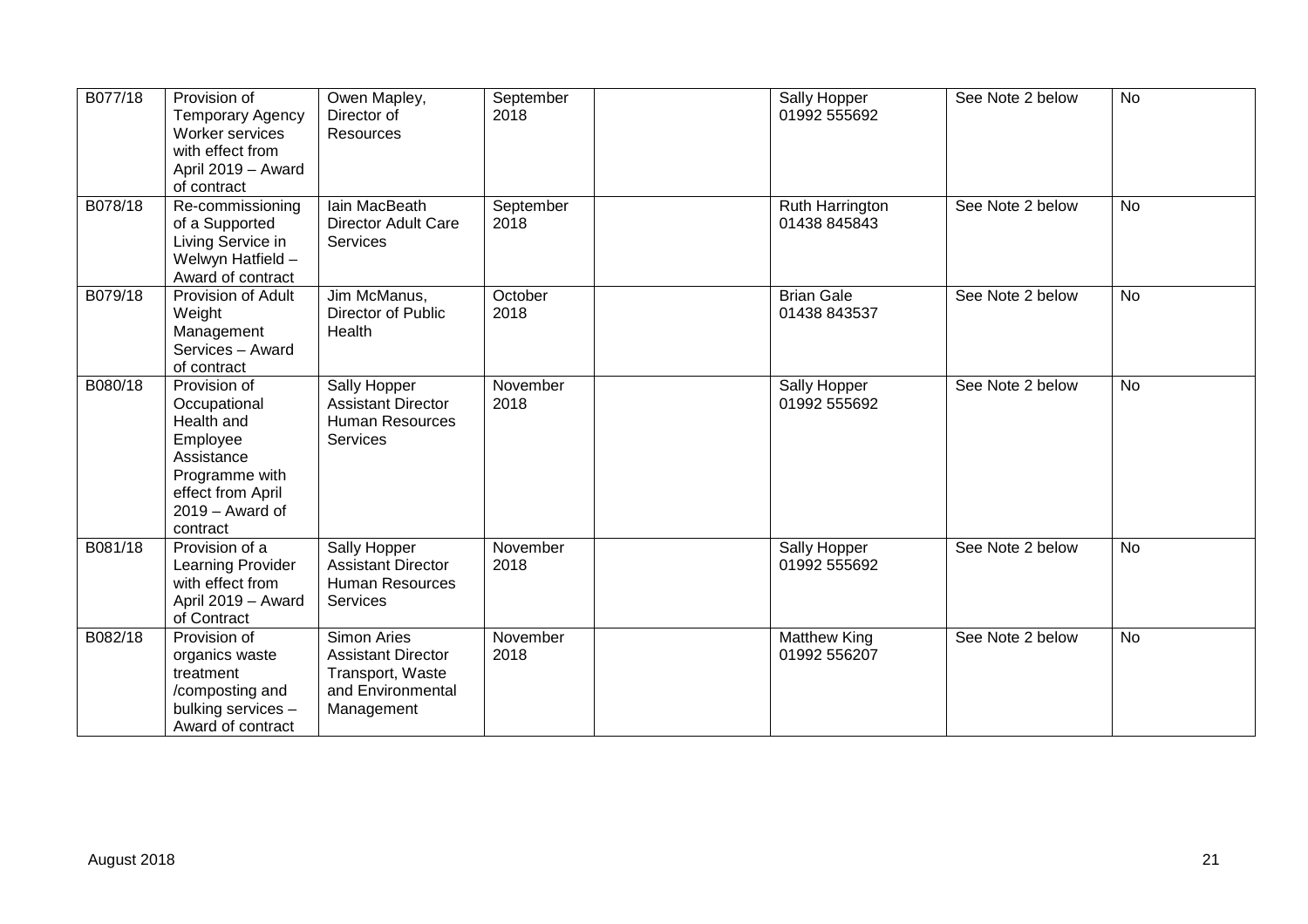| B083/18 | To enter into a<br><b>Delivery Agreement</b><br>for the construction<br>of the New Ware<br><b>Household Waste</b><br><b>Recycling Centre</b> | <b>Simon Aries</b><br><b>Assistant Director</b><br>Transport, Waste<br>and Environmental<br>Management | Not before<br>09/08/2018 | <b>Matthew King</b><br>01992 556207   |                  | <b>No</b> |
|---------|----------------------------------------------------------------------------------------------------------------------------------------------|--------------------------------------------------------------------------------------------------------|--------------------------|---------------------------------------|------------------|-----------|
| B084/18 | To consider the<br>future of the<br>dwellings 4 Red<br>Lion Close and 3<br>Wall Hall Farm<br>Cottages, Wall Hall,<br>Aldenham                | Owen Mapley<br>Director of<br><b>Resources</b>                                                         | Not before<br>15/08/2018 | Sharon Roskilly<br>01992 555988       | See Note 2 below | No        |
| B085/18 | Potential extension<br>to the Highways<br><b>Weston Hills</b><br>Inspection and<br>Maintenance<br>Services Contract                          | Rob Smith<br>Deputy Director<br>Environment &<br>Infrastructure                                        | Not before<br>17/08/2018 | Steve Johnson<br>01992 658126         | See Note 2 below | No        |
| B086/18 | Potential extension<br>to the Highways<br>Surface<br>Maintenance and<br>Road Treatments<br>(SMART)<br>Framework                              | Rob Smith<br>Deputy Director<br>Environment &<br>Infrastructure                                        | Not before<br>17/08/2018 | Steve Johnson<br>01992 658126         | See Note 2 below | <b>No</b> |
| B087/18 | <b>Extension of</b><br><b>Housing Related</b><br><b>Support Contracts</b><br>for Adults with<br><b>Complex Needs</b>                         | <b>lain MacBeath</b><br><b>Director Adult Care</b><br><b>Services</b>                                  | Not before<br>30/08/2018 | <b>Helen Gledhill</b><br>01438 843817 | See Note 2 below | <b>No</b> |
| B088/18 | To consult on the<br>future provision of<br>housing related<br>support for adult<br>drug and alcohol<br>users                                | Jim McManus,<br><b>Director of Public</b><br><b>Health</b>                                             | September<br>2018        | <b>Brian Gale</b><br>01438 843537     | See Note 2 below | <b>No</b> |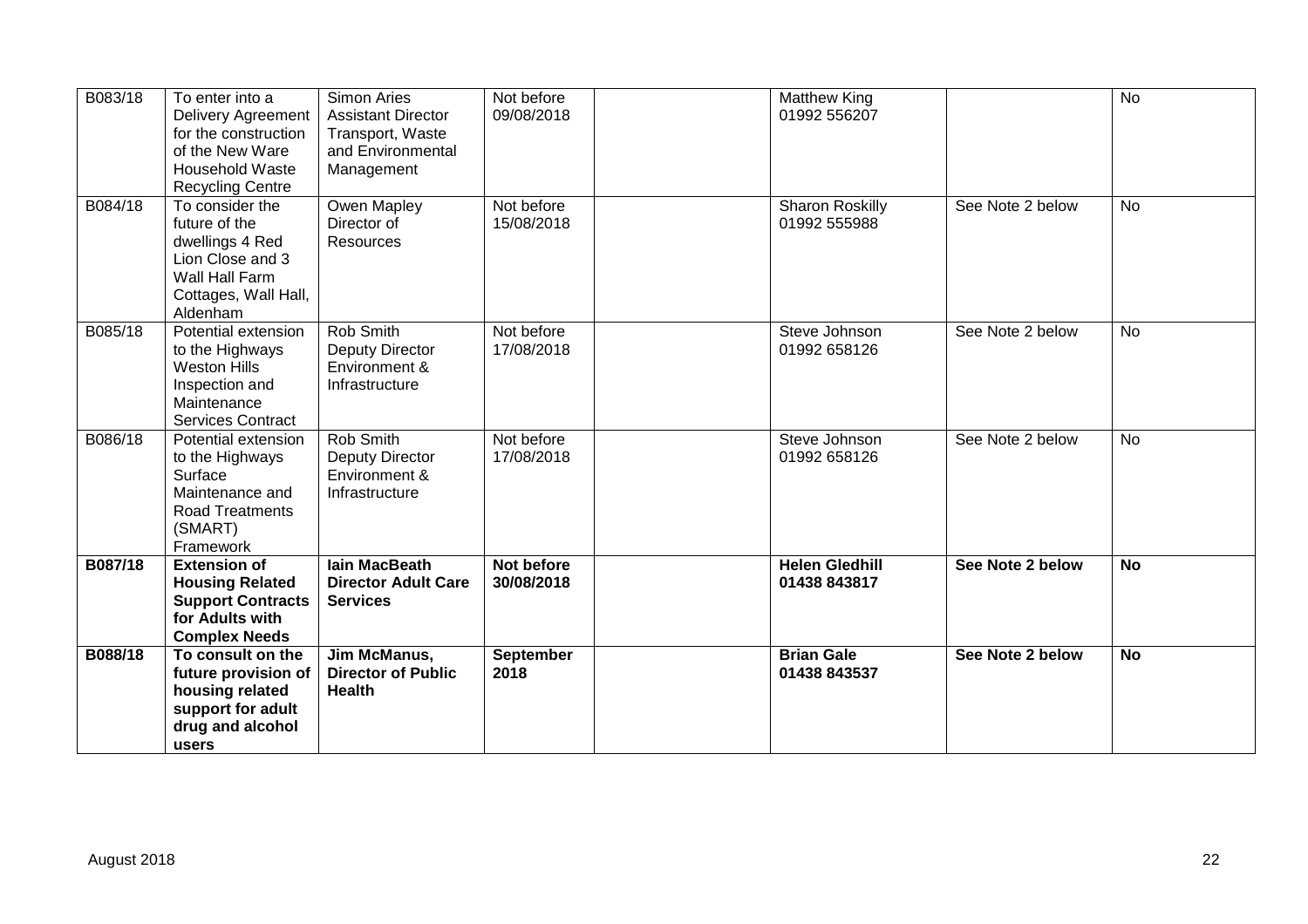| B089/18 | <b>Delegation under</b><br>section 9EA of the<br><b>Local Government</b><br><b>Act for North</b><br><b>Herts District</b><br><b>Council to provide</b><br>a telecare service<br>on behalf of<br><b>Hertfordshire</b><br><b>County Council</b> | lain MacBeath<br><b>Director Adult Care</b><br><b>Services</b>                                     | September<br>2018       |                                                        | <b>Helen Maneuf</b><br>01438 845502    |                                                                                                                                                                         | <b>No</b> |
|---------|-----------------------------------------------------------------------------------------------------------------------------------------------------------------------------------------------------------------------------------------------|----------------------------------------------------------------------------------------------------|-------------------------|--------------------------------------------------------|----------------------------------------|-------------------------------------------------------------------------------------------------------------------------------------------------------------------------|-----------|
| B090/18 | To establish a<br><b>Framework</b><br><b>Agreement for</b><br>future Supported<br><b>Living services</b><br>and appoint<br>providers via a<br>full competitive<br>tender process                                                              | <b>lain MacBeath</b><br><b>Director Adult Care</b><br><b>Services</b>                              | <b>October</b><br>2018  | <b>Adult Care &amp; Health</b><br><b>Cabinet Panel</b> | <b>Ruth Harrington</b><br>01438 845843 | See Note 2 below<br>Part II (due to<br>'Information<br>relating to the<br>financial or<br>business affairs of<br>any particular<br>person (including<br>the Council')". | <b>No</b> |
| B091/18 | Whether to<br>reconfigure the<br>future provision of<br>housing related<br>support for adult<br>drug and alcohol<br>users                                                                                                                     | Jim McManus,<br><b>Director of Public</b><br><b>Health</b>                                         | <b>November</b><br>2018 |                                                        | <b>Brian Gale</b><br>01438 843537      |                                                                                                                                                                         | <b>No</b> |
| B092/18 | <b>Award of contract</b><br>for the provision<br>of Young Carers<br><b>Support Service</b>                                                                                                                                                    | <b>Lindsey Edwards</b><br><b>Interim Assistant</b><br><b>Director Services</b><br>for Young People | <b>December</b><br>2018 |                                                        | <b>Ruth Fennemore</b><br>01462844417   | See Note 2 below                                                                                                                                                        | <b>No</b> |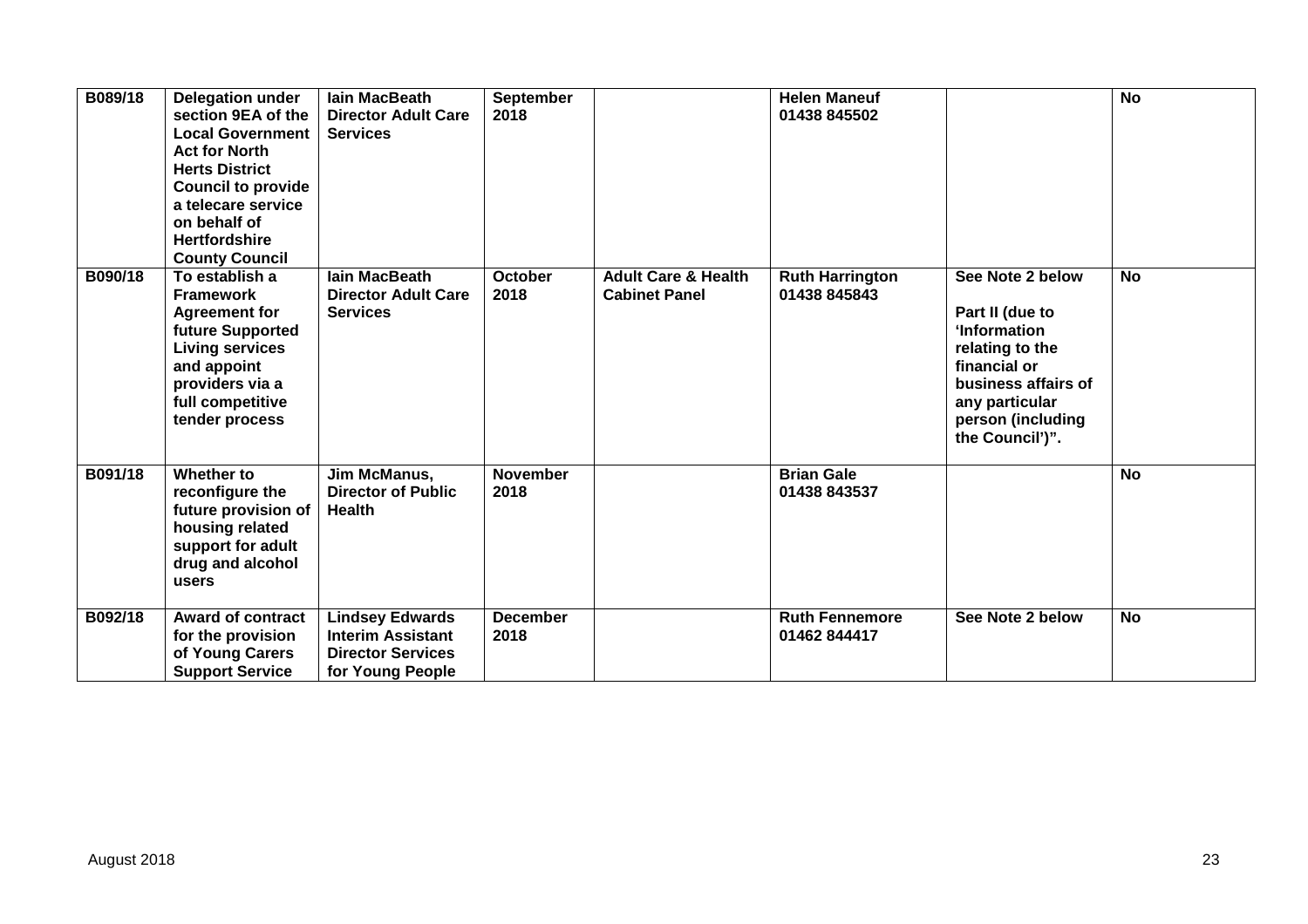| B093/18 | <b>Award of contract</b><br>for the provision<br>of Occupational<br><b>Health and</b><br><b>Employee</b><br><b>Assistance</b><br>Programme with<br>effect from April<br>2019 | <b>Sally Hopper</b><br><b>Assistant Director</b><br><b>HR Services</b> | <b>November</b><br>2018 | <b>Sally Hopper</b><br>01992 555692 | See Note 2 below | No        |
|---------|------------------------------------------------------------------------------------------------------------------------------------------------------------------------------|------------------------------------------------------------------------|-------------------------|-------------------------------------|------------------|-----------|
| B094/18 | <b>Award of Contract</b><br>for the Provision<br>of a Learning<br><b>Provider with</b><br>effect from April<br>2019                                                          | <b>Sally Hopper</b><br><b>Assistant Director</b><br><b>HR Services</b> | <b>December</b><br>2018 | <b>Sally Hopper</b><br>01992 555692 | See Note 2 below | <b>No</b> |

#### **Notes:**

- 1. CBC contract = on behalf of 17 local authority members of the Central Buying Consortium
- 2. Quality and price evaluation derived from tenderers' submissions *(which may contain exempt information and if so will not be available for public inspection)* If you have any general enquiries about this Forward Plan - contact Elaine Shell, Democratic Services Manager, 01992 555565 Email: elaine.shell@hertfordshire.gov.uk
- 3. Collaborative contract with one or more authorities (not a CBC contract)
- 4. Part II (due to 'Information relating to the financial or business affairs of any particular person (including the Council')".

**KATHRYN PETTITT, CHIEF LEGAL OFFICER**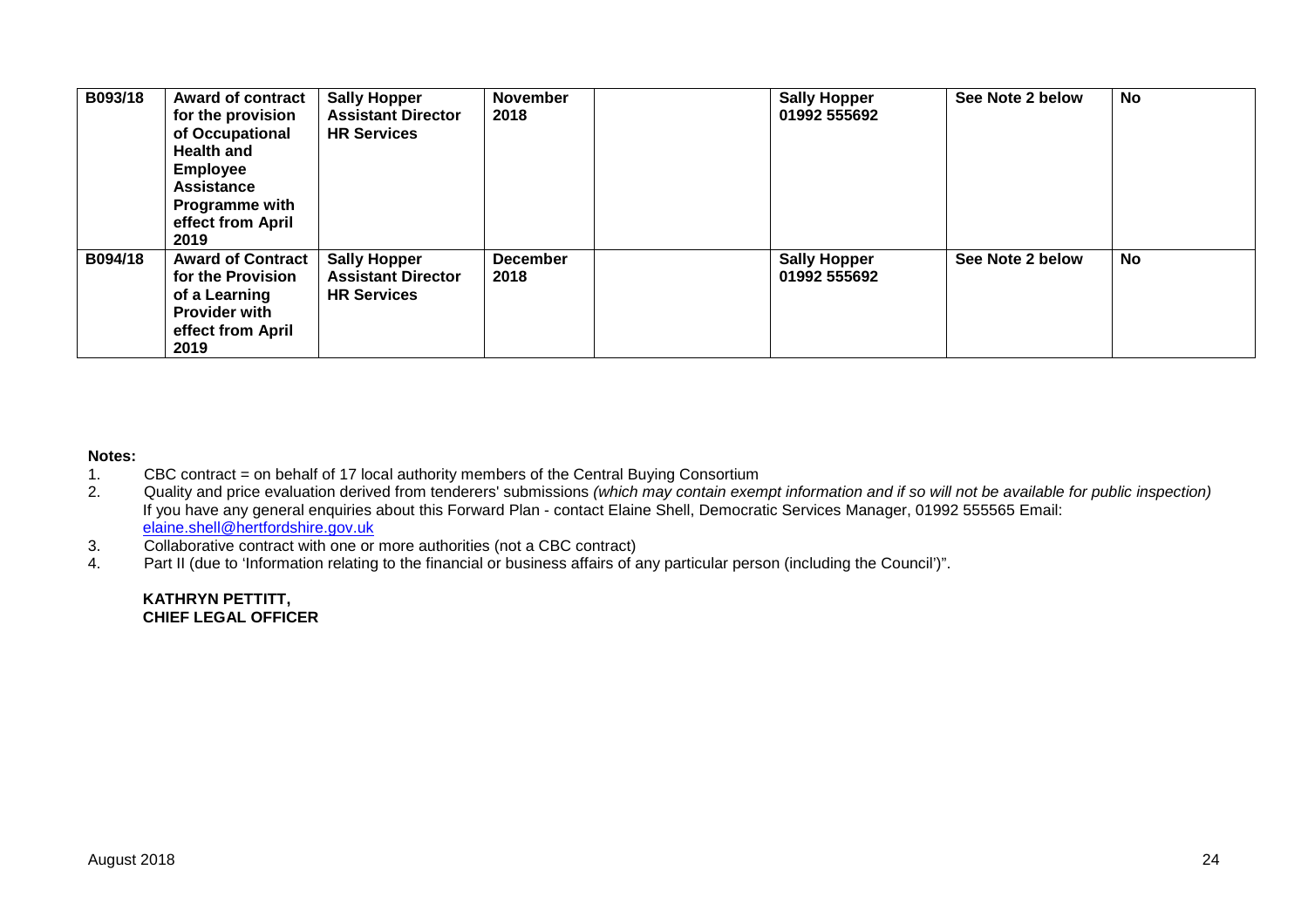

# **Hertfordshire HERTFORDSHIRE COUNTY COUNCIL**

**FORWARD PLAN Notice of (a) key and other decisions likely to be made on behalf of the County Council by Cabinet, (b) key decisions likely to be made on behalf of the County Council by Officers and**

**(c) decisions on Traffic Regulation Orders likely to be made by Officers on behalf of the County Council in the period 1 September 2018 – 31 December 2018**

# **Published: 1 August 2018**

[Note: Key decisions and other decisions due to be reached in August 2018 but not yet made remain listed (notice of these items was given in the Forward Plan issued on 6 July 2018)]

# **TRAFFIC REGULATION ORDERS**

#### **EAST HERTS & LEA VALLEY**

#### **Broxbourne**

| Location                                              | <b>Proposed Restriction</b>           |
|-------------------------------------------------------|---------------------------------------|
| Dinant Link Road, Hoddesdon                           | 40mph Speed Limit                     |
| Goff's Lane, Goff's Oak                               | Experimental Prohibition of Left Turn |
| Lea/Gordon Roads, Waltham Abbey                       | <b>Waiting Restrictions</b>           |
| Various Roads, Broxbourne/Hoddesdon/Wormley (12 area) | <b>Waiting Restrictions</b>           |
| Various Roads, Cheshunt/Waltham Cross (7 area)        | <b>Waiting Restrictions</b>           |

#### **East Herts**

| Location                                          | <b>Proposed Restriction</b>                                   |
|---------------------------------------------------|---------------------------------------------------------------|
| Park Road, Ware                                   | <b>Waiting Restrictions</b>                                   |
| Cozens Road, Woodley Road, Ware                   | <b>Waiting Restrictions</b>                                   |
| Church Street, Bishop's Stortford                 | <b>Waiting Restrictions</b>                                   |
| South Street, Bishop's Stortford                  | <b>Waiting Restrictions</b>                                   |
| Horns Road, West Street, Hertford                 | Waiting Restrictions, 20mph Speed Limit, Prohibition of Entry |
| Hazel End Road, Farnham Road, Bishop's Stortford  | 40 & 50mph Speed Limits                                       |
| A120 Bishop's Stortford                           | 40mph Speed Limit                                             |
| Ermine Street, Buntingford                        | Waiting Restrictions, Road Humps, 30mph speed limit           |
| North Road, Hertford                              | Waiting Restrictions, Loading Bay                             |
| Morbury Avenue, Bishop's Stortford                | 20mph Speed Limit, Road Humps                                 |
| Rye Street, Bishop's Stortford                    | Road Humps, Pedestrian Crossing                               |
| Pegs Lane, Hale Road, Hertford                    | <b>Waiting Restrictions</b>                                   |
| Various Roads, Ware & Stanstead Abbotts (3 areas) | <b>Waiting Restrictions</b>                                   |
| Various Roads, Hertford (3 areas)                 | Waiting Restrictions                                          |
| Various Roads, Buntingford (2 areas)              | <b>Waiting Restrictions</b>                                   |
| Various Roads, Puckeridge                         | 7.5 Tonne Weight Limit                                        |
| Pound Lane, Hunsdon                               | <b>Waiting Restrictions</b>                                   |
| Maltings Lane, Much Hadham                        | Prohibition of Driving, Prohibition of Right Turn             |
| Various Roads, Standon & Much Hadham              | 7.5 Tonne Weight Limit Revocation                             |
| Various Roads, Albury                             | <b>Waiting Restrictions</b>                                   |
| Plaw Hatch Close, Bishop's Stortford              | <b>Waiting Restrictions</b>                                   |
| <b>Hertford Town Centre</b>                       | Road Humps, Pedestrian Crossing, One Way, Pedestrian          |
|                                                   | Zone, Waiting Restrictions                                    |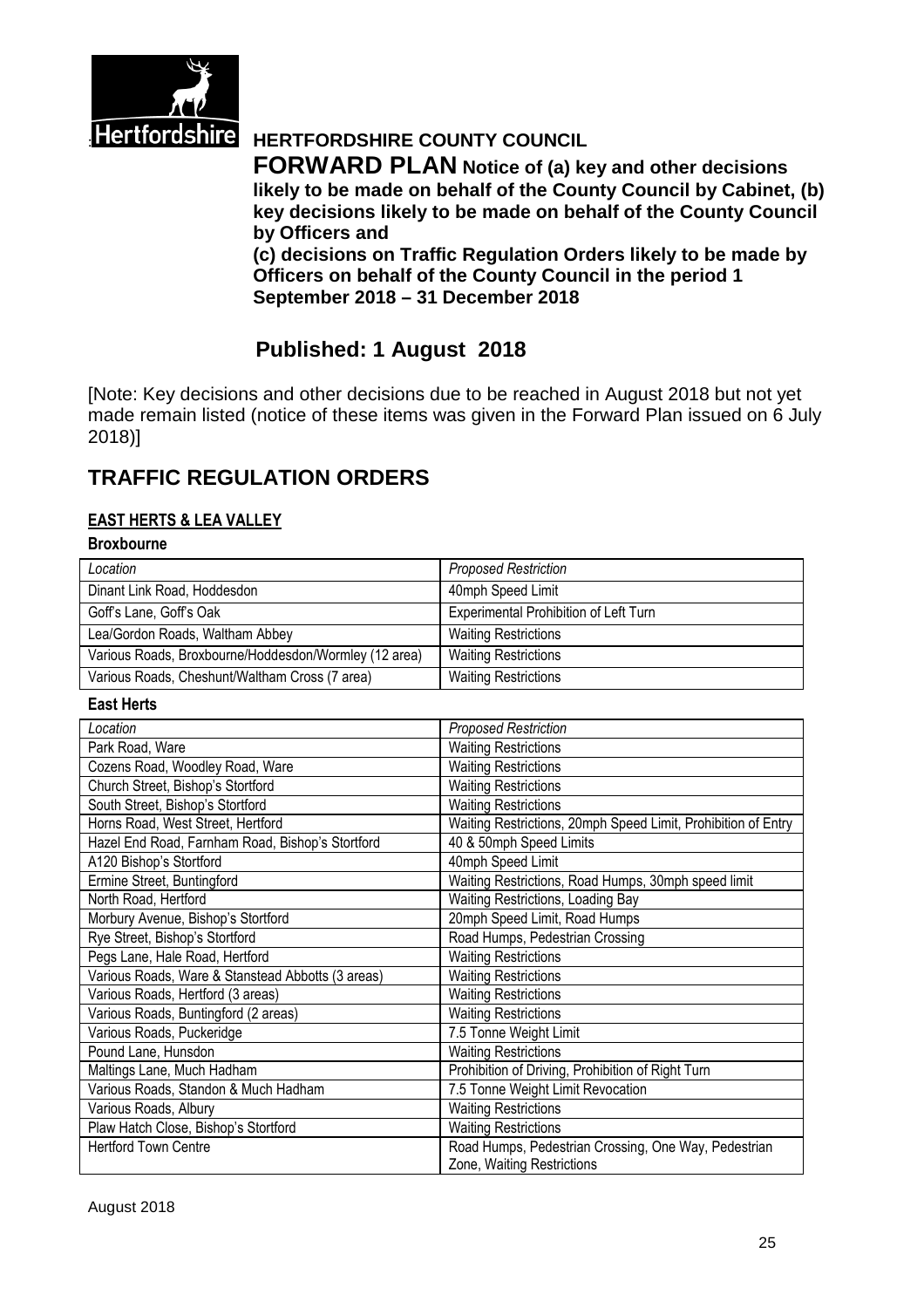## **MID HERTS**

### **Dacorum**

| Location                                        | <b>Proposed Restriction</b>              |
|-------------------------------------------------|------------------------------------------|
| Various Roads, Tring                            | 20mph Speed Limit                        |
| Chesham/Newhouse Roads etc, Kings Langley       | <b>Waiting Restrictions</b>              |
| Lime Walk, Sheephouse Road, Hemel Hempstead     | <b>Waiting Restrictions</b>              |
| Tringford Road, Tring                           | 30mph Speed Limit, Waiting Restrictions  |
| Cambrian Way/Malvern Way, Hemel Hempstead       | Road Humps                               |
| Sunnyhill Road/Melsted Road, Hemel Hempstead    | <b>Waiting Restrictions</b>              |
| Three Cherry Trees Lane, Hemel Hempstead        | <b>Experimental Waiting Restrictions</b> |
| Wood Lane End, Buncefield Lane, Hemel Hempstead | 7.5t Weight Limit                        |

#### **St. Albans**

| Location                                     | <b>Proposed Restriction</b>                       |
|----------------------------------------------|---------------------------------------------------|
| Various Roads, London Colney                 | 20mph Speed Limit Zone, Road Humps                |
| Holyrood Crescent, St Albans                 | Waiting Restriction, Revocation of Parking Places |
| Various Roads, Harpenden                     | 20 & 40mph Speed Limits                           |
| Hatfield Road, St Albans                     | Parking Place Revocation                          |
| Bernard / Catherine Streets, St Albans       | 20mph Speed Limit Zone                            |
| A5183 Watling Street/Watford Road, St Albans | Pedestrian Crossing                               |

### **Welwyn Hatfield**

| Location                                     | <b>Proposed Restriction</b>                 |
|----------------------------------------------|---------------------------------------------|
| Various Roads, Hatfield                      | 20mph Speed Limit Zone                      |
| Foxes, Foxes Lane, North Mymms               | Prohibition of Driving                      |
| Great North Road, Hatfield Station, Hatfield | <b>Waiting Restrictions</b>                 |
| Various Roads, Hatfield                      | 20mph Zone                                  |
| Minster Close, Hatfield                      | <b>Waiting Restrictions</b>                 |
| Various Roads, Welwyn Garden City            | <b>Waiting Restrictions</b>                 |
| Great North Road, Hatfield                   | <b>Waiting Restrictions</b>                 |
| Hillcrest & Sorrel Close, Hatfield           | <b>Waiting Restrictions, Parking Places</b> |

# **NORTH HERTS**

### **North Herts**

| Location                                | <b>Proposed Restriction</b>                       |
|-----------------------------------------|---------------------------------------------------|
| Offley BOAT 20, Offley                  | <b>Experimental Prohibition of Motor Vehicles</b> |
| York Way, Royston                       | Waiting Restrictions, Road Humps                  |
| Wymondley Road, Pirton Close, Hitchin   | <b>Waiting Restrictions</b>                       |
| Charlton Road, Hitchin                  | 20mph Speed Limit                                 |
| St John's Road, Hitchin                 | <b>Waiting Restriction</b>                        |
| Park Lane/Gun Lane, Knebworth           | <b>Waiting Restrictions</b>                       |
| Highbury Road, Hitchin                  | Road Humps                                        |
| Kits Lane, Wallington Road etc, Baldock | 20mph Speed Limit                                 |

# **Stevenage**

| Location                 | <b>Proposed Restriction</b> |
|--------------------------|-----------------------------|
| Hertford Road, Stevenage | <b>Bus Lane</b>             |
| Hertford Road, Stevenage | Road Humps                  |

# **SOUTH WEST HERTS**

#### **Hertsmere**

| Location                                      | <b>Proposed Restriction</b>                           |
|-----------------------------------------------|-------------------------------------------------------|
| Chase Avenue, Potters Bar                     | Waiting and Revocation of School Keep Clear Markings  |
| Various Roads, Borehamwood                    | <b>Waiting Restrictions</b>                           |
| Bushey Hall Road, Grove Hall Road etc, Bushey | Waiting Restrictions, Road Humps, 20mph Speed Limit   |
| St Albans Road, Swanland Road, South Mymms    | Clearway, Abnormal Load Parking Places, Verge Parking |
| Winstre Road/Alban Crescent, Borehamwood      | One Way, 20mph Speed Limit                            |
| Tempest Avenue/Mandeville Road, Potters Bar   | <b>Waiting Restrictions</b>                           |
| Balcon Way, Potters Bar                       | <b>Waiting Restrictions</b>                           |